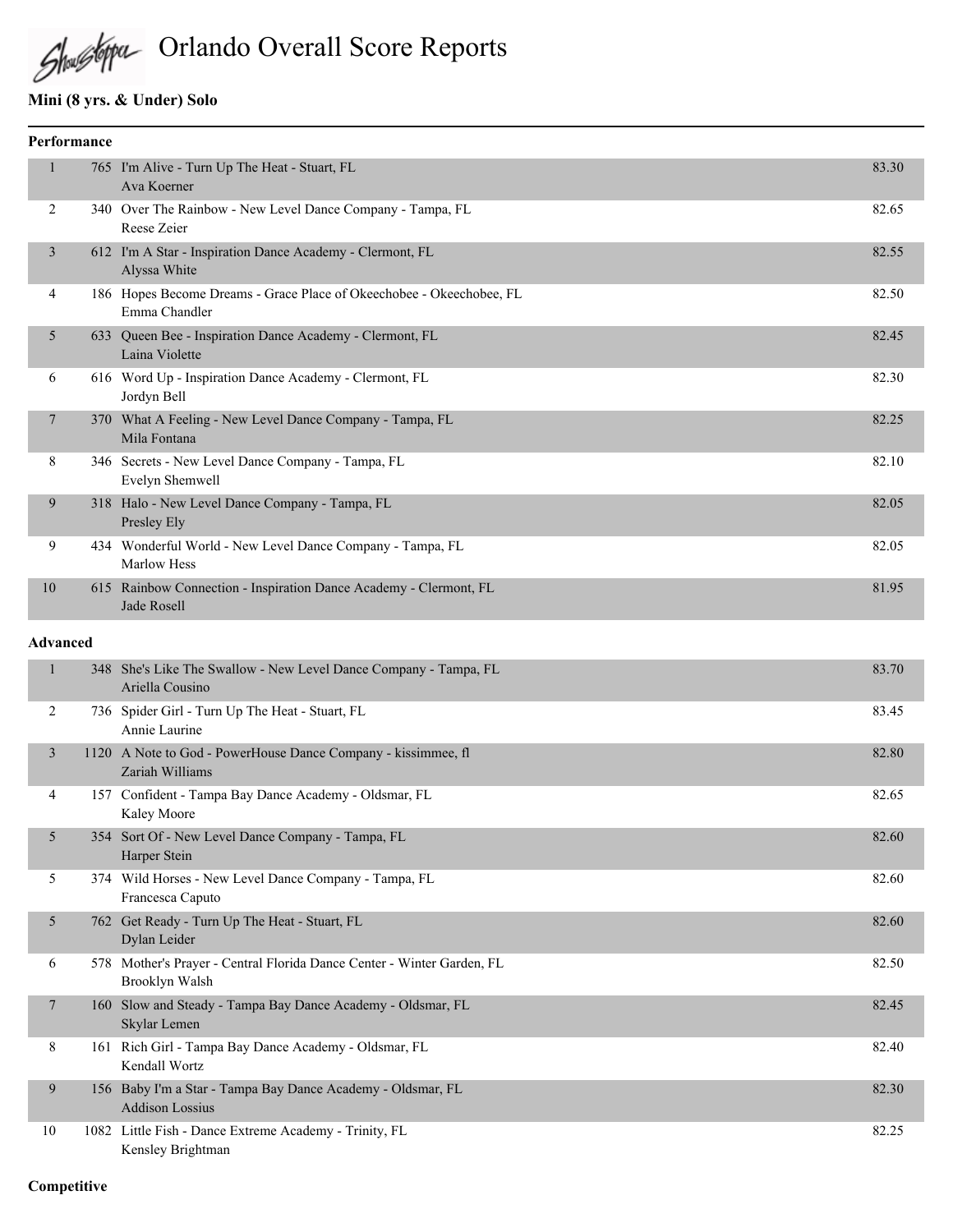|        |     | 385 In Darkness We Find Light - New Level Dance Company - Tampa, FL<br>Lainey Hess         | 84.95 |
|--------|-----|--------------------------------------------------------------------------------------------|-------|
| 2      |     | 382 A Blessing - New Level Dance Company - Tampa, FL<br>Reese Braga                        | 84.70 |
| 3      | 839 | Sunday Bloody Sunday - Ashley Grimes Dance Collective - Gibsonton, FL<br>Ava Quintana      | 84.10 |
| 4      |     | 846 Ghost in the Wind - Ashley Grimes Dance Collective - Gibsonton, FL<br>Kennedy Blackmer | 84.00 |
| 5      |     | 411 The Huntress - New Level Dance Company - Tampa, FL<br>Macey Strickland                 | 83.85 |
| 6      |     | 155 What a Feeling - Tampa Bay Dance Academy - Oldsmar, FL<br>Lotte Warner                 | 83.70 |
| $\tau$ | 153 | Grace - Tampa Bay Dance Academy - Oldsmar, FL<br>Mackenzie Schroeder                       | 83.50 |
| 8      |     | 154 Tears of an Angel - Tampa Bay Dance Academy - Oldsmar, FL<br>Harley Morgan             | 83.00 |
| 9      | 586 | Diamond - Central Florida Dance Center - Winter Garden, FL<br>Saylor Sides                 | 82.95 |
| 10     |     | 843 I Found - Ashley Grimes Dance Collective - Gibsonton, FL<br>Milani Harrison            | 82.90 |

# **Mini (8 yrs. & Under) Duet/Trio**

|                 | <b>Performance</b> |                                                                                                                     |       |
|-----------------|--------------------|---------------------------------------------------------------------------------------------------------------------|-------|
| $\mathbf{1}$    |                    | 1105 Yellow - Dancehouse Miami - Miami, FL<br>Giselle Zelada, Lily Velazquez                                        | 81.65 |
| 2               |                    | 192 A Million Dreams - Grace Place of Okeechobee - Okeechobee, FL<br>Emma Chandler, Ainsley Bostic, Dorothy Raney   | 81.40 |
| $\overline{2}$  |                    | 865 Dead in the Water - Ashley Grimes Dance Collective - Gibsonton, FL<br>Scarlett Griffin, Sophia Griffin          | 81.40 |
| 3               |                    | 650 Shake Your Groove Thing - Inspiration Dance Academy - Clermont, FL<br>Laina Violette, Mila Siokis, Alyssa White | 81.30 |
| $\overline{4}$  |                    | 308 Cooties - New Level Dance Company - Tampa, FL<br>Evelyn Shemwell, Stella Riley                                  | 81.25 |
| 5               |                    | 222 Faith - Premier Dance of Ocala - Ocala, FL<br>Leighton Hersh, Evelina Mitchell                                  | 81.15 |
| 6               |                    | 40 Mamma I'm a Big Girl Now - Premier Dance of Ocala - Ocala, FL<br>Elianna Mitchell, Kate Caruthers, Zoey Elsass   | 80.95 |
| $\tau$          |                    | 227 Wake Me Up - Premier Dance of Ocala - Ocala, FL<br>Evelina Mitchell, Kinley Erickson, Leighton Hersh            | 80.80 |
| 8               |                    | 498 Bippity Boppity Boo - Extreme Dance Company - Port St Lucie, FL<br>Jean Colaiacovo, Kate Zsoka                  | 80.75 |
| 9               |                    | 1026 Unstoppables - Broadway Dreams - Orange City, FL<br>Sophia Dwyer, Stephen Solorzano                            | 80.70 |
| 9               |                    | 1039 Cuban Pete and Sally Sweet - Broadway Dreams - Orange City, FL<br>Stephen Solorzano, Sophia Dwyer              | 80.70 |
| <b>Advanced</b> |                    |                                                                                                                     |       |
| $\mathbf{1}$    |                    | 99 Us - Tampa Bay Dance Academy - Oldsmar, FL<br>Kendall Wortz, Skylar Lemen, Piper Mecham                          | 82.75 |
| $\overline{c}$  |                    | 747 Friends - Turn Up The Heat - Stuart, FL<br>Annie Laurine, Gabriella Skoch                                       | 82.65 |

| Annie Laurine, Gabriella Skoc |
|-------------------------------|
|                               |

| 41 Wanna Be - Premier Dance of Ocala - Ocala, FL | 81.55 |
|--------------------------------------------------|-------|
| Victoria Melvin, Mackenzie Oakes                 |       |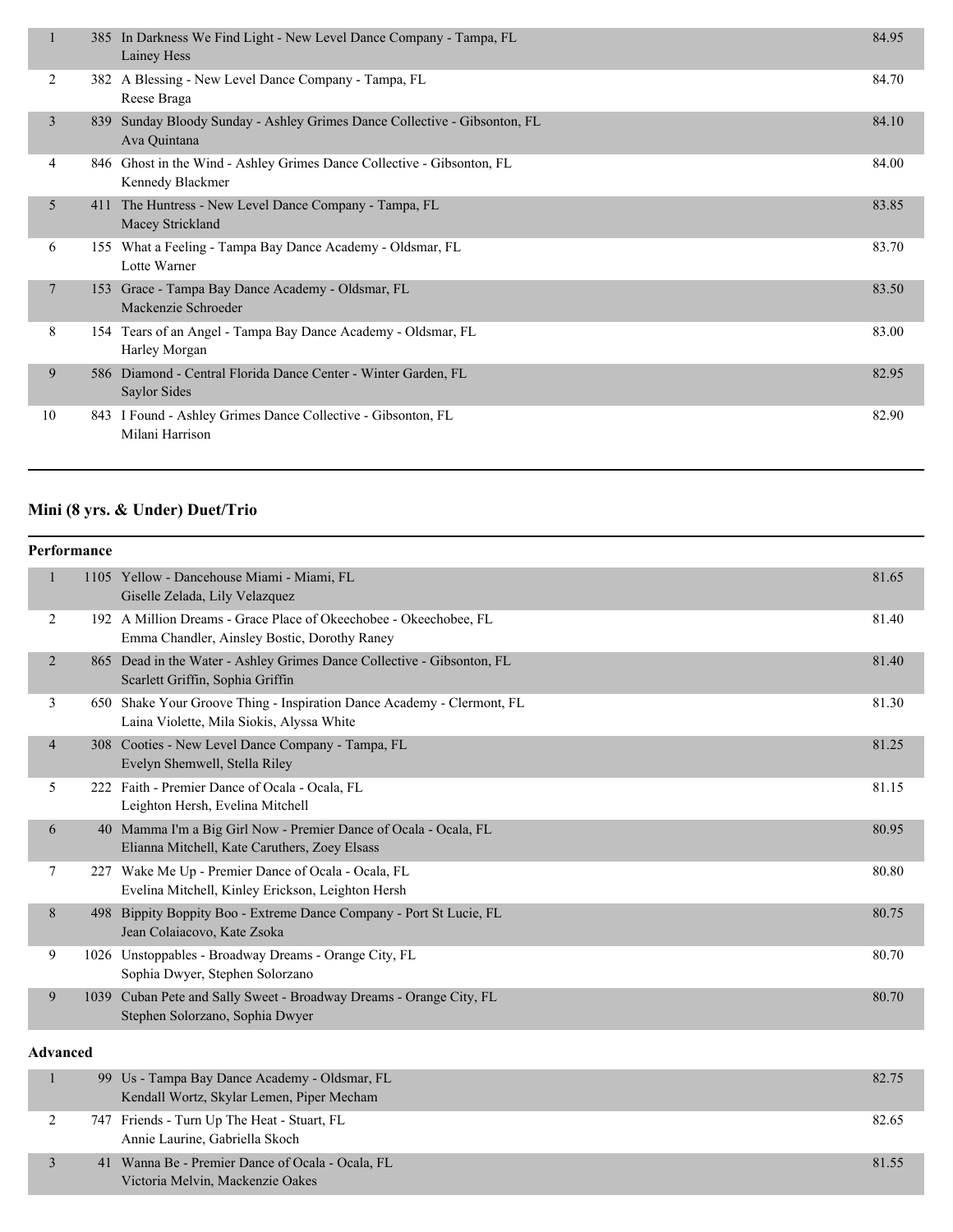|  | 223 Lose Control - Premier Dance of Ocala - Ocala, FL<br>Kynlee Duncan, Victoria Melvin | 81.50 |
|--|-----------------------------------------------------------------------------------------|-------|
|  | 1083 Fabulous - Dance Extreme Academy - Trinity, FL<br>Taylor Sorice, Kensley Brightman | 81.35 |
|  |                                                                                         |       |

### **Competitive**

|   | 366 Underground - New Level Dance Company - Tampa, FL<br>Lainey Hess, Reese Braga                                   | 84.25 |
|---|---------------------------------------------------------------------------------------------------------------------|-------|
| 2 | Joga - Tampa Bay Dance Academy - Oldsmar, FL<br>98.<br>Lotte Warner, Harley Morgan, Emily Maudlin                   | 84.05 |
| 3 | 858 Visnaga - Ashley Grimes Dance Collective - Gibsonton, FL<br>Ava Quintana, Milani Harrison, London Davis         | 83.75 |
| 4 | 363 Tonight - New Level Dance Company - Tampa, FL<br>Macey Strickland, Ariella Cousino                              | 83.20 |
| 5 | 551 Footprints in the Sand - Central Florida Dance Center - Winter Garden, FL<br>Madison Walsh, Brooklyn Walsh      | 82.60 |
| 6 | 593 Best Of My Love - Central Florida Dance Center - Winter Garden, FL<br>Milani Spence, Christian Sanchez-santiago | 82.15 |

### **Mini (8 yrs. & Under) Small**

|              | Performance |                                                                                                                              |        |
|--------------|-------------|------------------------------------------------------------------------------------------------------------------------------|--------|
| $\mathbf{1}$ |             | 866 Hero - Ashley Grimes Dance Collective - Gibsonton, FL                                                                    | 110.00 |
|              |             | Alannah Yates, Ariane Julien, Caroline Webb, Sophia Griffin, Scarlett Griffin, Milania Matute                                |        |
| 2            |             | 618 Miracles - Inspiration Dance Academy - Clermont, FL                                                                      | 109.95 |
|              |             | Laina Violette, Mila Siokis, Leah Osteen, Jade Rosell, Jordyn Bell, Gracey Riffle                                            |        |
| 3            |             | 197 Be Happy - Grace Place of Okeechobee - Okeechobee, FL                                                                    | 109.75 |
|              |             | Emma Chandler, Alexis Robertson, Annie Neener, Hailey Trent, Dorothy Raney, Bailey Stephensen,                               |        |
|              |             | Sophia Lujan, Ainsley Bostic                                                                                                 |        |
| 4            |             | 1019 All Aboard - Dance Dynamix - Leesburg, FL                                                                               | 109.60 |
|              |             | Adela Turner, Baylor Lawrence, Carmella Perez, Emma Kate Simmons, Kennedy Baker, Khloe Baker,                                |        |
|              |             | Paisley Burns, Remesy Gant, Zaharia Woods                                                                                    |        |
| 5            |             | 39 Once Upon a Dream - Premier Dance of Ocala - Ocala, FL                                                                    | 109.25 |
|              |             | Elianna Mitchell, Evelina Mitchell, Kate Caruthers, Leighton Hersh, Mackenzie Suydam, Mia Fernandez,<br>Zoey Elsass          |        |
| 5            |             | 958 Old school mix - Arts Alive Dance Studio - Orange City, FL                                                               | 109.25 |
|              |             | Vivien Jurenko, Savina Attianese, Rachel Guzman, Molly Warner, Mia Aparicio, Amelia Webb, Sara                               |        |
|              |             | Dean Griffin                                                                                                                 |        |
| 6            |             | 793 Footloose - Up Tempo Dance - Longwood, FL                                                                                | 109.15 |
|              |             | Choyce Basnight, Alyssa Ortiz, Mia Rodriguez, Maura Cashwell, Hope Garrett                                                   |        |
| 7            |             | 687 Music Box Dancer - Dawson Dance Academy - Lutz, FL                                                                       | 109.05 |
|              |             | Ally Miller, Scarlett Esguerra, Paige Yockel, Olivia Munoz, Claire Starbuck, Aubrey High, Addyson                            |        |
|              |             | Johnson                                                                                                                      |        |
| $8\,$        |             | 31 Shake Your Groove Thing - Tampa Bay Dance Academy - Oldsmar, FL                                                           | 109.00 |
|              |             | Mia Gonzalez, Kessiah Stephens, Grace Valenzuela, Jannath Harjani, Kinsley Hilsen, Mia Contreras,                            |        |
|              |             | Allie Dickson, Lainey House, Kaia Lyons                                                                                      |        |
| 9            | 29          | All Aboard - Premier Dance of Ocala - Ocala, FL                                                                              | 108.95 |
|              |             | Kate Caruthers, Zoey Elsass, Mackenzie Suydam, Danika Kidd, Avery Powell, Avery Stoterau, Mia<br>Fernandez, Elianna Mitchell |        |
| 10           |             | 867 Ain't your Mama - Ashley Grimes Dance Collective - Gibsonton, FL                                                         | 108.90 |
|              |             | Alannah Yates, Ariane Julien, Caroline Webb, Milania Matute, Sophia Griffin, Scarlett Griffin                                |        |
|              |             |                                                                                                                              |        |
| Advanced     |             |                                                                                                                              |        |
|              |             | 50 Vasu Duastline Taurus Day Danas Asadams Oldeman EI                                                                        | 112M   |

#### 112.40 S8 Keep Breathing - Tampa Bay Dance Academy - Oldsmar, FL 112.40 Skylar Lemen, Piper Mecham, Maylene Lupo, Kendall Wortz, Kaley Moore, Hadley Flack, Addison Lossius

1 267 Firework - New Level Dance Company - Tampa, FL 112.40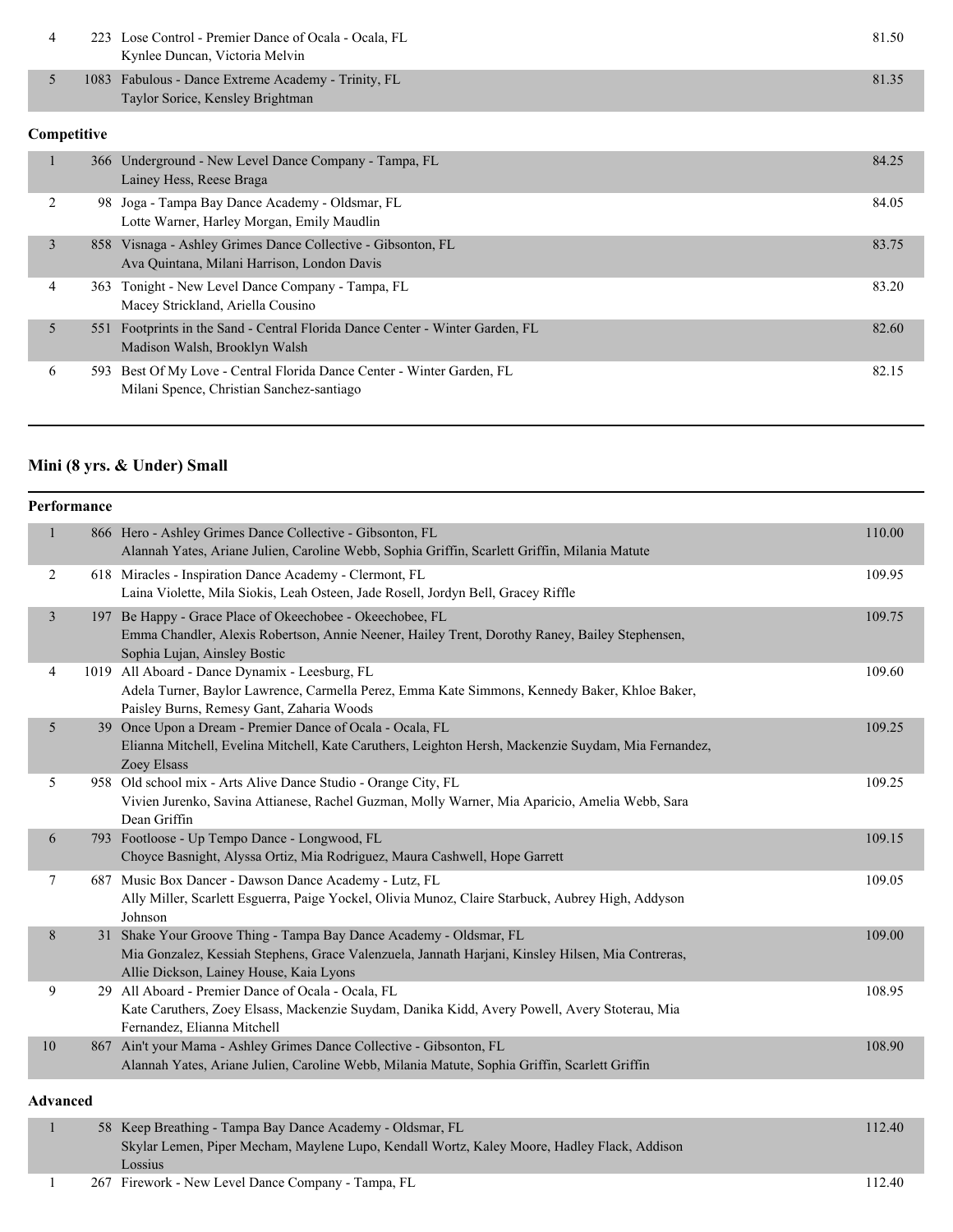|                | Francesca Caputo, Ariella Cousino, Mila Fontana, Lilly Mueller, Evelyn Shemwell, Harper Stein,<br>Katherine White, Stella Riley                                               |        |
|----------------|-------------------------------------------------------------------------------------------------------------------------------------------------------------------------------|--------|
| $\overline{2}$ | 28 Birds of a Feather - Premier Dance of Ocala - Ocala, FL                                                                                                                    | 111.30 |
|                | Aubree Kansier, Victoria Melvin, Mackenzie Oakes, Peyton Primm                                                                                                                |        |
| 3              | 30 My Hometown - Premier Dance of Ocala - Ocala, FL                                                                                                                           | 110.70 |
|                | Addison Horne, Aubree Kansier, Ava Sardinas, Emmalynn Oakes, Haleigh Caruthers, Kynlee Duncan,<br>Mackenzie Oakes, Peyton Primm, Victoria Melvin                              |        |
| $\overline{4}$ | 25 I Believe I Can Fly - Premier Dance of Ocala - Ocala, FL                                                                                                                   | 110.35 |
|                | Aiden Copeland, Kynlee Duncan, Addison Horne, Aubree Kansier, Mackenzie Oakes, Peyton Primm, Ava                                                                              |        |
|                | Sardinas, Paityn Stuck, Emmalynn Oakes                                                                                                                                        |        |
| 4              | 59 Black Cat - Tampa Bay Dance Academy - Oldsmar, FL<br>Skylar Lemen, Piper Mecham, Maylene Lupo, Kendall Wortz, Kaley Moore, Hadley Flack, Addison                           | 110.35 |
|                | Lossius                                                                                                                                                                       |        |
| 5              | 621 Money - Inspiration Dance Academy - Clermont, FL                                                                                                                          | 110.20 |
|                | Ryleigh Raney, Jordyn Bell, Leah Osteen, Mariana Szanto, Mila Siokis, Aubrey Stone                                                                                            |        |
| 6              | 38 Zoot Suit Riot - Premier Dance of Ocala - Ocala, FL                                                                                                                        | 108.75 |
|                | Kate Caruthers, Kynlee Duncan, Addison Horne, Aubree Kansier, Victoria Melvin, Peyton Primm, Erin<br>Vallese                                                                  |        |
|                |                                                                                                                                                                               |        |
| Competitive    |                                                                                                                                                                               |        |
| $\mathbf{1}$   | 873 The Quality of Empathy - Ashley Grimes Dance Collective - Gibsonton, FL                                                                                                   | 113.55 |
|                | Milani Harrison, Kennedy Blackmer, London Davis, Ava Quintana                                                                                                                 |        |
| $\overline{2}$ | 291 The Giving Tree - New Level Dance Company - Tampa, FL                                                                                                                     | 113.45 |
|                | Emma Bassel, Reese Braga, Ella Dobler, Lily Hackney, Lainey Hess, Reagan Hess, Macey Strickland                                                                               |        |
| $\overline{2}$ | 518 Compass - Central Florida Dance Center - Winter Garden, FL<br>Madison Raimondi, Molly Keating, Aliyah Mendoza, Avery Buck, Cosette Alomia, Gianna Hayes,                  | 113.45 |
|                | Madison Walsh, Milani Spence, Nina Coelho                                                                                                                                     |        |
| 3              | 283 Safe And Sound - New Level Dance Company - Tampa, FL                                                                                                                      | 113.15 |
|                | Francesca Caputo, Reese Braga, Ariella Cousino, Mila Fontana, Lilly Mueller, Stella Riley, Harper Stein,                                                                      |        |
|                | Katherine White                                                                                                                                                               |        |
| $\overline{4}$ | 516 Hot Now! - Central Florida Dance Center - Winter Garden, FL<br>Molly Keating, Aliyah Mendoza, Gianna Hayes, Cosette Alomia, Avery Buck, Leira Spence, Milani              | 113.10 |
|                | Spence, Khloe Brooks, Saylor Sides                                                                                                                                            |        |
| 5              | 605 I Look To You - Inspiration Dance Academy - Clermont, FL                                                                                                                  | 112.70 |
|                | Ryleigh Raney, Jordyn Bell, Jade Rosell, Kaleigh Serridge, Presley Hessburg, Aubree Woolridge, Aubrey                                                                         |        |
|                | Stone, Alyssa White                                                                                                                                                           | 112.30 |
| 6              | 517 Ballroom Blitz - Central Florida Dance Center - Winter Garden, FL<br>Molly Keating, Stella Ortriz, Valentina Fonseca, Capri Jaeger, Khloe Brooks, Saylor Sides, Christian |        |
|                | Sanchez-santiago, Leira Spence, Camila Ramos                                                                                                                                  |        |
| 7              | 296 Took The Night - New Level Dance Company - Tampa, FL                                                                                                                      | 112.05 |
|                | Ariella Cousino, Reese Braga, Lainey Hess, Macey Strickland                                                                                                                   |        |
| 8              | 279 Oh So Quiet - New Level Dance Company - Tampa, FL                                                                                                                         | 111.95 |
|                | Francesca Caputo, Natalie Frantzen, Noelle Klug, Emma Bassel, Harper Stein                                                                                                    |        |

# **Mini (8 yrs. & Under) Large**

| Performance |                                                                                                       |        |
|-------------|-------------------------------------------------------------------------------------------------------|--------|
|             | 510 Here Comes The Sun - Central Florida Dance Center - Winter Garden, FL                             | 110.30 |
|             | Adeline Vozza, Beatrice Watts, Blake Bowden, Ella Machado, Estelle Yamasta, Isabella Oliver, Juliette |        |
|             | Comunale, Kennedy Buck, Kinsley Burch, Landon Halstrom, Mila Bass, Lucy Lanese, Melina Cox, Piper     |        |
|             | Goodson                                                                                               |        |
|             | 511 Magic of Friendship - Central Florida Dance Center - Winter Garden, FL                            | 109.65 |
|             | Blake Bowden, Kennedy Buck, Juliette Comunale, Melina Cox, Landon Halstrom, Ella Machado, Adeline     |        |
|             | Vozza, Beatrice Watts, Estelle Yamasta, Lucy Lanese, Kinsley Burch, Isabella Oliver, Mila Bass, Piper |        |
|             | Goodson                                                                                               |        |
|             | 620 Cuties In The 80's - Inspiration Dance Academy - Clermont, FL                                     | 109.60 |
|             | Jade Rosell, Olivia Buca, Alyssa White, Harlynn Hessburg, Jenny Brown, Teagan Bryant, Kenley Moss,    |        |
|             | Calleigh Raney, Olivia Sustek, Mila Siokis, Nora Mangal, Laina Violette, Gracey Riffle, Leah Osteen,  |        |
|             | Jordyn Bell                                                                                           |        |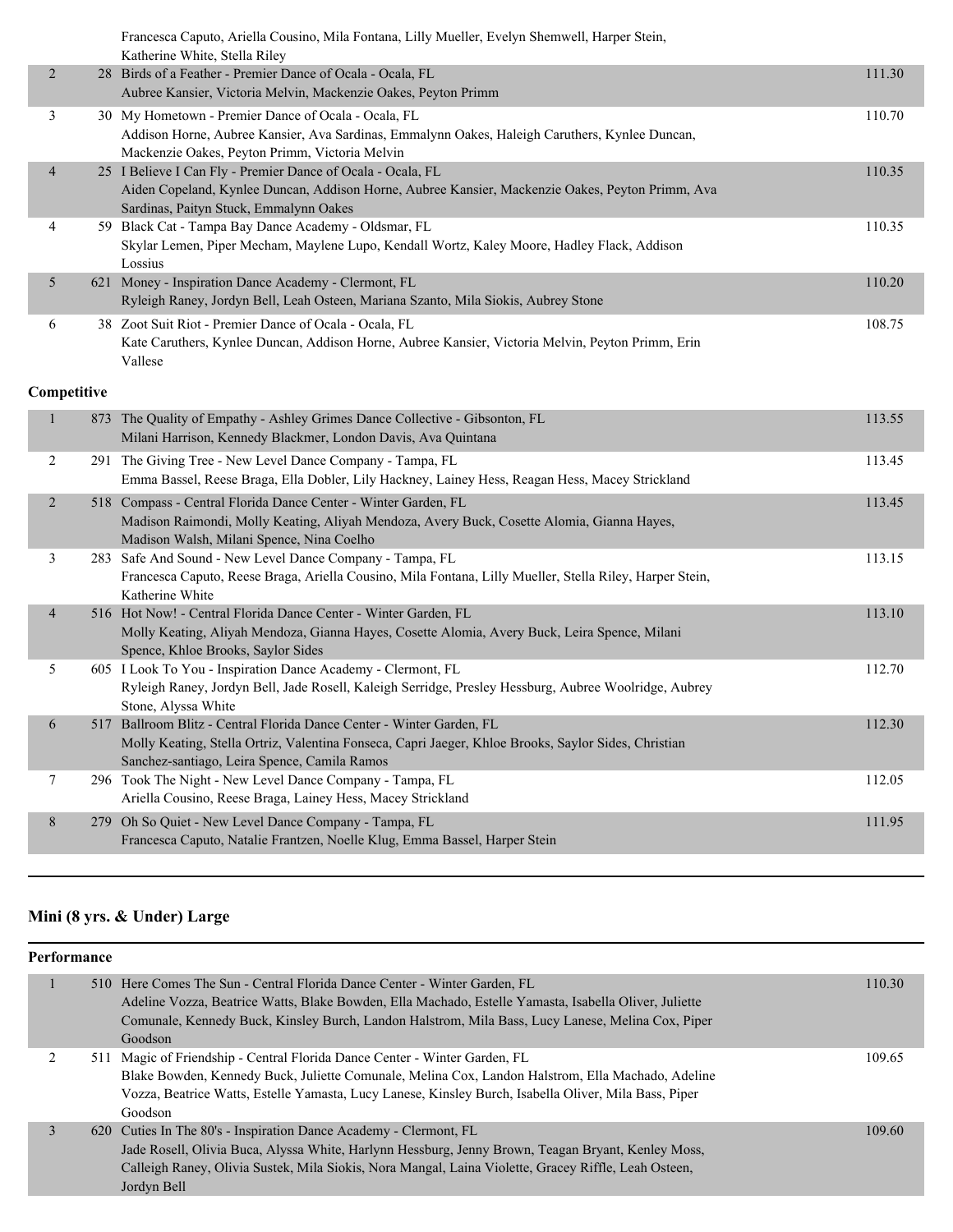**Advanced**

| www.co         |                                                                                                                                                                                                                                                                                                                                  |        |
|----------------|----------------------------------------------------------------------------------------------------------------------------------------------------------------------------------------------------------------------------------------------------------------------------------------------------------------------------------|--------|
| $\mathbf{1}$   | 56 Where Does The Good Go - Tampa Bay Dance Academy - Oldsmar, FL<br>Aviana Capri, Mackenzie Mong, Mila Figueroa, Dylan Beach, Madison Miller, Nahlee Soto, Sophie<br>Nobles, Ellington Mansour, Morgan Tirrell, Madelyn Belcher                                                                                                 | 111.50 |
| $\overline{2}$ | 228 Dancin Fool - Premier Dance of Ocala - Ocala, FL<br>Haleigh Caruthers, Kate Caruthers, Aiden Copeland, Kynlee Duncan, Addison Horne, Aubree Kansier,<br>Victoria Melvin, Emmalynn Oakes, Mackenzie Oakes, Peyton Primm, Ava Sardinas, Paityn Stuck, Erin<br>Vallese                                                          | 110.80 |
| $\mathfrak{Z}$ | 611 Speaking French - Inspiration Dance Academy - Clermont, FL<br>Ryleigh Raney, Jordyn Bell, Jade Rosell, Janeal Frazier, Mariana Szanto, Mila Siokis, Nora Mangal,<br>Presley Hessburg, Laina Violette, Gracey Riffle, Leah Osteen, Aubree Woolridge, Aubrey Stone, Olivia<br>Buca, Alyssa White, Harlynn Hessburg, Elisa Leal | 110.75 |
| 4              | 55 Love Shack - Tampa Bay Dance Academy - Oldsmar, FL<br>Tatum Foster, Sophie Nobles, Nahlee Soto, Morgan Tirrell, Mila Figueroa, Madison Miller, Madelyn<br>Belcher, Mackenzie Mong, Ellington Mansour, Dylan Beach, Aviana Capri                                                                                               | 110.55 |
| $5\,$          | 262 Crippled Bird - New Level Dance Company - Tampa, FL<br>Francesca Caputo, Ariella Cousino, Nadia DiBlasi, Presley Ely, Mila Fontana, Maddix Marsteller, Lilly<br>Mueller, Stella Riley, Evelyn Shemwell, Harper Stein, Katherine White                                                                                        | 110.45 |
| 6              | 266 Fashionista - New Level Dance Company - Tampa, FL<br>Francesca Caputo, Ariella Cousino, Nadia DiBlasi, Mila Fontana, Maddix Marsteller, Lilly Mueller, Stella<br>Riley, Evelyn Shemwell, Harper Stein, Katherine White                                                                                                       | 110.15 |
| $\tau$         | 57 On The Playground - Tampa Bay Dance Academy - Oldsmar, FL<br>Maylene Lupo, Piper Mecham, Aviana Capri, Addison Lossius, Kendall Wortz, Hadley Flack, Mackenzie<br>Mong, Mila Figueroa, Dylan Beach, Madison Miller, Sophie Nobles, Ellington Mansour, Morgan Tirrell,<br>Madelyn Belcher, Kaley Moore, Nahlee Soto            | 109.40 |
| Competitive    |                                                                                                                                                                                                                                                                                                                                  |        |
| $\mathbf{1}$   | 288 Snowing - New Level Dance Company - Tampa, FL<br>Emma Bassel, Reese Braga, Ella Dobler, Natalie Frantzen, Lily Hackney, Serenity Hayes, Lainey Hess,<br>Jersey Judge, Noelle Klug, Macey Strickland                                                                                                                          | 113.85 |
| $\overline{c}$ | 260 Bottom Of The River - New Level Dance Company - Tampa, FL<br>Emma Bassel, Reese Braga, Ella Dobler, Natalie Frantzen, Lily Hackney, Lainey Hess, Reagan Hess,<br>Jersey Judge, Noelle Klug, Macey Strickland                                                                                                                 | 113.25 |
| $\mathfrak{Z}$ | 515 Vienna - Central Florida Dance Center - Winter Garden, FL<br>Madison Raimondi, Molly Keating, Sahara Bennin, Avery Buck, Christian Sanchez-santiago, Leira<br>Spence, Milani Spence, Madison Walsh, Capri Jaeger, Khloe Brooks, Aliyah Mendoza, Gianna Hayes,<br>Camila Ramos, Isabella Robertson, Sienna Jones, Nina Coelho | 112.55 |
| 4              | 289 Sugar Rush - New Level Dance Company - Tampa, FL<br>Macey Strickland, Francesca Caputo, Reese Braga, Lainey Hess, Evelyn Shemwell, Lauren Williams,<br>Olivia Williams, Ariella Cousino, Nadia DiBlasi, Mila Fontana, Maddix Marsteller, Lilly Mueller, Stella<br>Riley, Harper Stein, Katherine White                       | 111.45 |

#### **Mini (8 yrs. & Under) Super**

**Performance** 1 357 Ol' Town Road - New Level Dance Company - Tampa, FL 110.00 and 110.00 Gisele Alpendre, Caleb Bassel, Kenneth Braga, Harper Branton, Haven Chisholm, Lily DeLaVina, Presley Ely, Hayden Healey, Marlow Hess, Haley Raines, Nyxyn Uzonwanne, Lauren Williams, Olivia Williams, Reese Zeier, Cali Bozsoki, Mila Campbell, Jayne Dassani, Madeline Jordan, Collins Kirby, Lana Santa Ines, Emerie Soileau, Monroe Fontana, Lucy Henry 2 281 Rock Around The Clock - New Level Dance Company - Tampa, FL 109.65 Gisele Alpendre, Caleb Bassel, Cali Bozsoki, Kenneth Braga, Harper Branton, Mila Campbell, Haven Chisholm, Lily DeLaVina, Jayne Dassani, Presley Ely, Monroe Fontana, Hayden Healey, Lucy Henry, Marlow Hess, Madeline Jordan, Collins Kirby, Haley Raines, Lana Santa Ines, Emerie Soileau, Nyxyn Uzonwanne, Lauren Williams, Olivia Williams, Reese Zeier

#### **Competitive**

1 60 Stairway to Heaven - Tampa Bay Dance Academy - Oldsmar, FL 113.05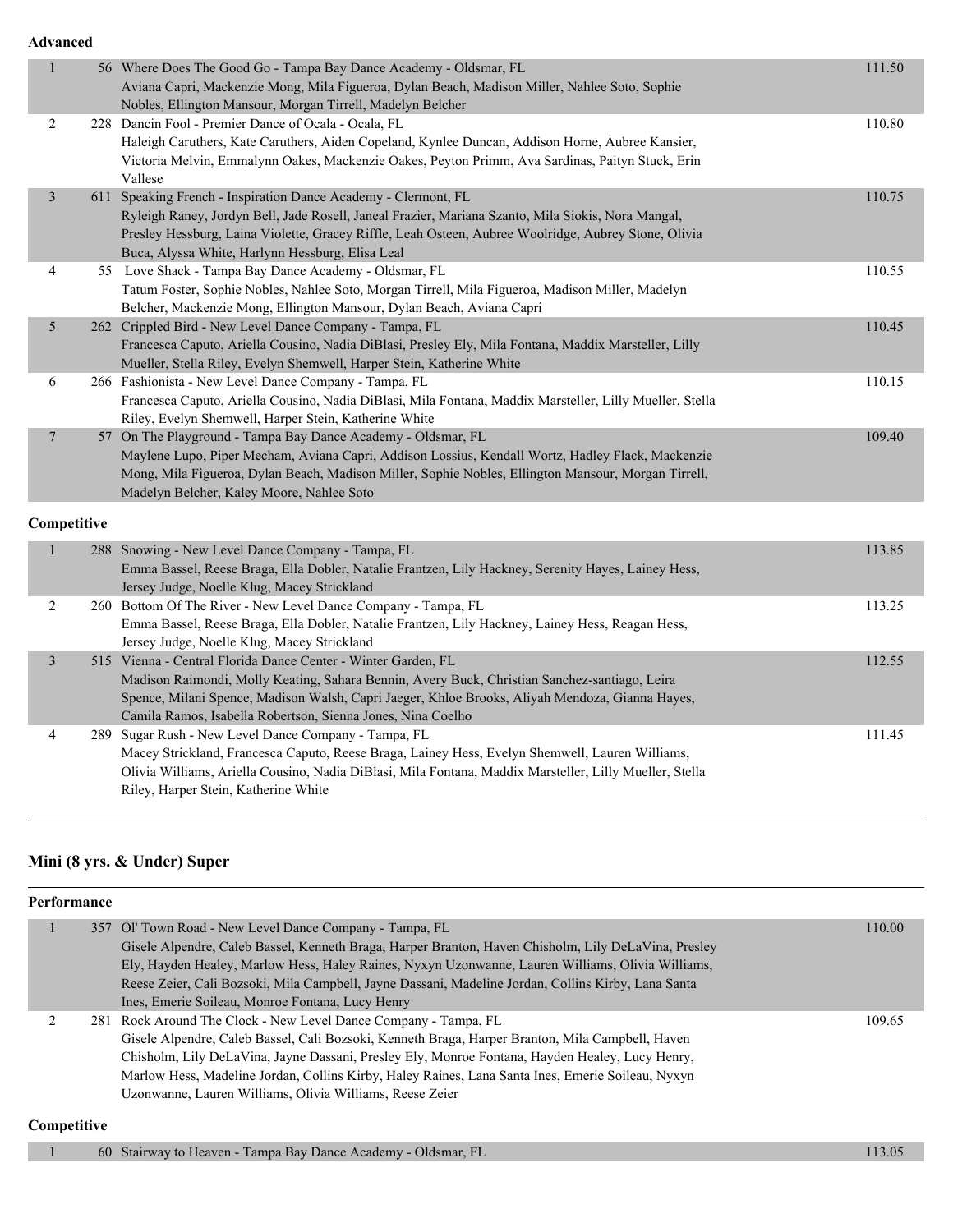Kiley Harmon, Alexandria Filos, Parker Milsom, Dylan Wortz, Makyla Chwala, Mackenzie Schroeder, Lotte Warner, Addison Lossius, Kendall Wortz, Hadley Flack, Skylar Lemen, Sofia Brown, Natalia Castellano, Matilda Maughan, Harley Morgan, Maylene Lupo, Piper Mecham, Sofia Odell, Lacey Otash, Kaley Moore, Stella Mackay, Emily Maudlin

2 519 I Dreamed A Dream - Central Florida Dance Center - Winter Garden, FL 113.00 Madison Raimondi, Molly Keating, Shania Sides, Ella Thomas, Stella Ortriz, Valentina Fonseca, Christian Sanchez-santiago, Leira Spence, Milani Spence, Brooklyn Walsh, Madison Walsh, Aliyah Mendoza, Gianna Hayes, Capri Jaeger, Abigail Keating, Khloe Brooks, Saylor Sides, Cosette Alomia, Sahara Bennin, Avery Buck, Isabella Robertson, Nina Coelho, Bella Bass

#### **Junior (9 - 11 yrs.) Solo**

|                 | Performance |                                                                                                   |        |  |  |
|-----------------|-------------|---------------------------------------------------------------------------------------------------|--------|--|--|
| 1               |             | 768 I Ran So Far Away - Turn Up The Heat - Stuart, FL<br>Emily Fano                               | 114.10 |  |  |
| 2               |             | 638 Alabaster Box - Inspiration Dance Academy - Clermont, FL<br>Aubree Woolridge                  | 112.55 |  |  |
| 3               |             | 636 Sassy Girl - Inspiration Dance Academy - Clermont, FL<br>Elisa Leal                           | 112.00 |  |  |
| 4               |             | 973 Daisies - Dance Academy of Stuart - Stuart, FL<br>Kylie Picinich                              | 111.90 |  |  |
| 5               |             | 188 Looking For The Rainbow - Grace Place of Okeechobee - Okeechobee, FL<br><b>Bailey Medrano</b> | 111.25 |  |  |
| 6               |             | 1038 Emanationism - Broadway Dreams - Orange City, FL<br>Abigail Dwyer                            | 111.20 |  |  |
| 7               |             | 757 Diva - Turn Up The Heat - Stuart, FL<br>Gabriella Skoch                                       | 110.85 |  |  |
| 8               |             | 237 Crazy - Premier Dance of Ocala - Ocala, FL<br><b>Addison Horne</b>                            | 110.25 |  |  |
| 9               |             | 940 Lady - Danceworkz - Palatka, FL<br>Vaida Bryant                                               | 110.15 |  |  |
| 10              |             | 978 Get Back Again - Dance Academy of Stuart - Stuart, FL<br>Ava Ragazzon                         | 110.05 |  |  |
| <b>Advanced</b> |             |                                                                                                   |        |  |  |
| $\mathbf{1}$    |             | 717 Shelter - Dawson Dance Academy - Lutz, FL<br>Alexandra Rankin                                 | 115.45 |  |  |
| 2               |             | 492 I Ran - Extreme Dance Company - Port St Lucie, FL<br>Callie Guercio                           | 114.95 |  |  |
| 2               |             | 645 Water From The Moon - Inspiration Dance Academy - Clermont, FL<br>Alexis Celen                | 114.95 |  |  |
| 3               |             | 646 Welcome Home - Inspiration Dance Academy - Clermont, FL<br>Lilly Leal                         | 114.55 |  |  |
| $\overline{4}$  |             | 358 The Face - New Level Dance Company - Tampa, FL<br>Sabryn Stein                                | 114.30 |  |  |
| 5               |             | 744 Black and Gold - Dancehouse Miami - Miami, FL<br>Zenia Medina                                 | 113.90 |  |  |
| 6               |             | 755 Open Arms - Turn Up The Heat - Stuart, FL<br>Kendall Robinson                                 | 113.75 |  |  |
| 7               |             | 213 Gladiatrix - Premier Dance of Ocala - Ocala, FL<br>Aislynn Buehre                             | 113.70 |  |  |
| $\overline{7}$  |             | 743 Attention - Dancehouse Miami - Miami, FL<br>Ava Vidal                                         | 113.70 |  |  |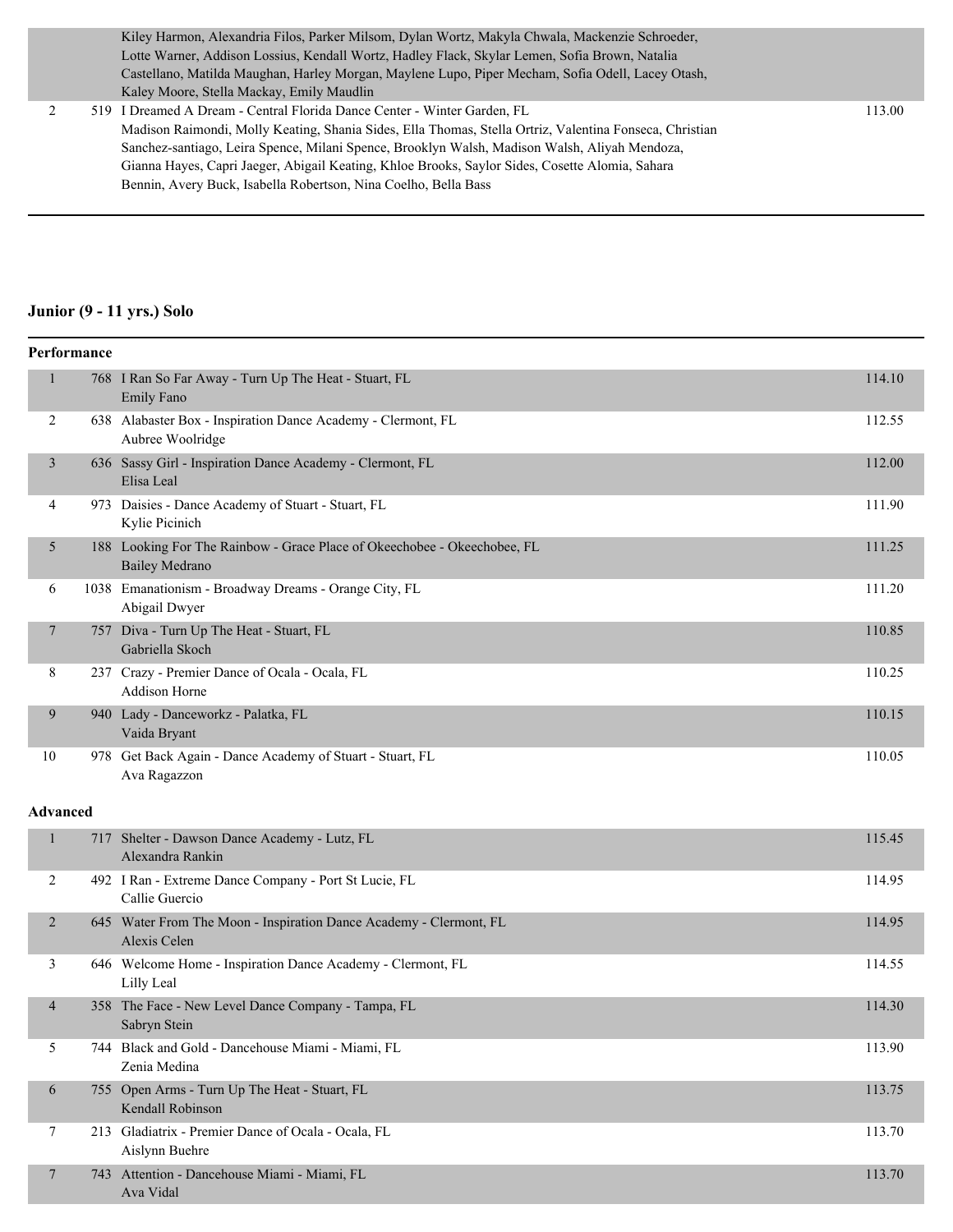|    | 1010 Light Of Mine - Dance Dynamix - Leesburg, FL<br>Delani Sherman                  | 113.70 |
|----|--------------------------------------------------------------------------------------|--------|
| 8  | 310 Diamonds - New Level Dance Company - Tampa, FL<br><b>Serenity Hayes</b>          | 113.65 |
|    | 767 Unstoppable - Turn Up The Heat - Stuart, FL<br>Ella Raine Gutierrez              | 113.45 |
| 10 | 635 Amazing Grace - Inspiration Dance Academy - Clermont, FL<br><b>Ryleigh Raney</b> | 113.35 |

### **Competitive**

| $\mathbf{1}$   | 380 Ultralight Beam - New Level Dance Company - Tampa, FL<br>Ella Dobler                  | 86.10 |
|----------------|-------------------------------------------------------------------------------------------|-------|
| 2              | 389 The Web - New Level Dance Company - Tampa, FL<br>Lily Hackney                         | 86.00 |
| 2              | 390 Listen - New Level Dance Company - Tampa, FL<br>Maia-Joyce Smyl                       | 86.00 |
| 2              | 406 The Empress - New Level Dance Company - Tampa, FL<br><b>Emily Core</b>                | 86.00 |
| 3              | 410 Visnaga - New Level Dance Company - Tampa, FL<br>Emma Bassel                          | 85.75 |
| $\overline{4}$ | 381 Solitary Places - New Level Dance Company - Tampa, FL<br>Reagan Hess                  | 85.65 |
| $\overline{4}$ | 392 Skin And Bones - New Level Dance Company - Tampa, FL<br>Desa Jankes                   | 85.65 |
| 4              | 1073 Game of Survival - Dance Extreme Academy - Trinity, FL<br>Naomi Parrino              | 85.65 |
| 5              | 567 All I Want - Central Florida Dance Center - Winter Garden, FL<br>Hannah Harris        | 85.60 |
| 6              | 643 Make It Look Easy - Inspiration Dance Academy - Clermont, FL<br>Kaleigh Serridge      | 85.40 |
| 7              | 298 All Goes Wrong - New Level Dance Company - Tampa, FL<br>Isabella DiBenedetto          | 85.35 |
| 8              | 571 What A Feeling - Central Florida Dance Center - Winter Garden, FL<br>Lillian Callahan | 85.30 |
| 9              | 314 Elastic Heart - New Level Dance Company - Tampa, FL<br>Alyessia Isabella Chiavatti    | 85.25 |
| 10             | 403 All Waters - New Level Dance Company - Tampa, FL<br>Sienna Campbell                   | 85.00 |
| 10             | 575 Mad World - Central Florida Dance Center - Winter Garden, FL<br>Aliyah Mendoza        | 85.00 |

# **Junior (9 - 11 yrs.) Duet/Trio**

|   | <b>Performance</b> |                                                                                                                        |       |  |  |
|---|--------------------|------------------------------------------------------------------------------------------------------------------------|-------|--|--|
|   |                    | 196 Take That Chance - Grace Place of Okeechobee - Okeechobee, FL<br>Milliani Valenciano, Jaxon Penrod, Kenady Hopkins | 82.30 |  |  |
|   |                    | 195 The First Crusade - Grace Place of Okeechobee - Okeechobee, FL<br>Jaxon Penrod, Kenady Hopkins                     | 82.20 |  |  |
| 2 |                    | 614 Gimme Dat - Inspiration Dance Academy - Clermont, FL<br>Mariana Szanto, Janeal Frazier, Aubrey Stone               | 82.20 |  |  |
|   |                    | 167 Blame It On The Boogie - A Time to Dance, LLC - Marianna, FL<br>Carliya Hazelton, Harper Henson                    | 82.10 |  |  |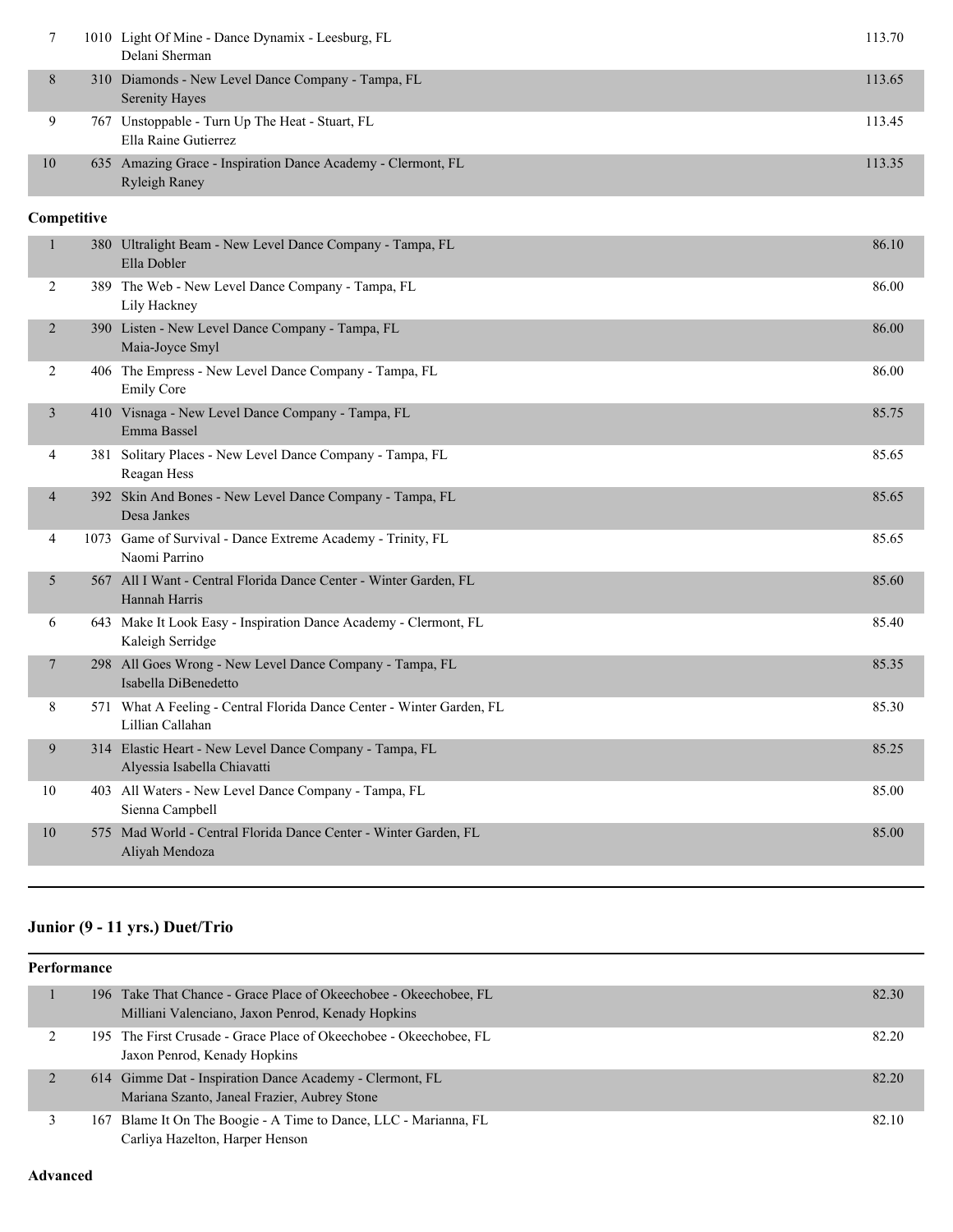| $\mathbf{1}$   |      | 617 Imagine - Inspiration Dance Academy - Clermont, FL<br>Presley Hessburg, Aubree Woolridge, Ryleigh Raney   | 84.35  |
|----------------|------|---------------------------------------------------------------------------------------------------------------|--------|
| 2              |      | 783 Show Must Go On - Dancehouse Miami - Miami, FL<br>Zoee Guan, Ava Vidal, Valeria Rodriguez                 | 84.25  |
| $\mathfrak{Z}$ |      | 373 Wherever You Will Go - New Level Dance Company - Tampa, FL<br>Natalie Frantzen, Noelle Klug               | 83.90  |
| 4              |      | 369 Way Down - New Level Dance Company - Tampa, FL<br>Olivia Dobler, Serenity Hayes, Harbor Soileau           | 83.55  |
| 5              | 749. | Fabulous - Turn Up The Heat - Stuart, FL<br>Annie Laurine, Chloe Chapman, Ella Chapman                        | 83.50  |
| 6              |      | 42 The Prayer - Premier Dance of Ocala - Ocala, FL<br>Aiden Copeland, Mackenzie Oakes                         | 83.10  |
| $\overline{7}$ |      | 877 Footprints in the sand - Ashley Grimes Dance Collective - Gibsonton, FL<br>Kaitlyn Watkins, Emily Watkins | 83.00  |
| 7              |      | 1016 Ice Cream Paint Job - Dance Dynamix - Leesburg, FL<br>Kailey Afu, Marlee Foster, Layla Stafford          | 83.00  |
| 8              |      | 488 Don't Worry - Extreme Dance Company - Port St Lucie, FL<br>Layla Viens, Hannah Walsh                      | 82.95  |
| 9              |      | 954 I Gave it all - Arts Alive Dance Studio - Orange City, FL<br>Katelyn Vaughn, Mckaylyn Knope               | 82.90  |
| 9              |      | 959 Strut - Arts Alive Dance Studio - Orange City, FL<br>Aleah Cunningham, Willow Demarsh, Addison Schairer   | 82.90  |
| 10             |      | 225 Hit The Road Jack - Premier Dance of Ocala - Ocala, FL<br>Ava Sardinas, Haleigh Caruthers, Aiden Copeland | 82.80  |
| Competitive    |      |                                                                                                               |        |
| 1              |      | 1075 Easy - Dance Extreme Academy - Trinity, FL<br>Mc Kayla Kelly, Naomi Parrino                              | 115.25 |
| 2              |      | 338 The Others - New Level Dance Company - Tampa, FL<br>Maia-Joyce Smyl, Emily Core                           | 115.20 |
| 3              |      | 372 When The Party's Over - New Level Dance Company - Tampa, FL<br>Desa Jankes, Lily Hackney, Reagan Hess     | 114.30 |
| 4              |      | 627 Never Enough - Inspiration Dance Academy - Clermont, FL<br>Julissa Barco, Kaleigh Serridge, Alexis Celen  | 114.00 |
| 5              |      | 483 Bring On The Wonder - Duvall Dance Academy - Longwood, FL<br>Gabriela Shaw, Sela Ebanks                   | 113.95 |
| 6              |      | 433 What Was It Like - New Level Dance Company - Tampa, FL<br>Isabella DiBenedetto, Ella Dobler               | 113.90 |
| 7              |      | 95 Frost - Tampa Bay Dance Academy - Oldsmar, FL<br>Sofia Brown, Quinn Francis, Natalia Castellano            | 113.60 |
| 8              |      | 628 Amen - Inspiration Dance Academy - Clermont, FL<br>Kaleigh Serridge, Alexis Celen, Lilly Leal             | 113.45 |
| 9              |      | 94 Roses For Mama - Tampa Bay Dance Academy - Oldsmar, FL<br>Lexi Koch, Isabelle Schneider, Aubrey Lemen      | 113.35 |
| 9              |      | 484 Anytime You Need A Friend - Duvall Dance Academy - Longwood, FL<br>Caralee Kayler, Emma McCaffrey         | 113.35 |
| 10             |      | 96 Just My Size - Tampa Bay Dance Academy - Oldsmar, FL<br>Stella Mackay, Makyla Chwala, Dylan Wortz          | 112.85 |
|                |      |                                                                                                               |        |

### **Junior (9 - 11 yrs.) Small**

#### **Performance**

1 692 9 to 5 - Dawson Dance Academy - Lutz, FL 112.50 Presley Olsen, Emma Naumowich, Kate Gaskins, Adriana Rankin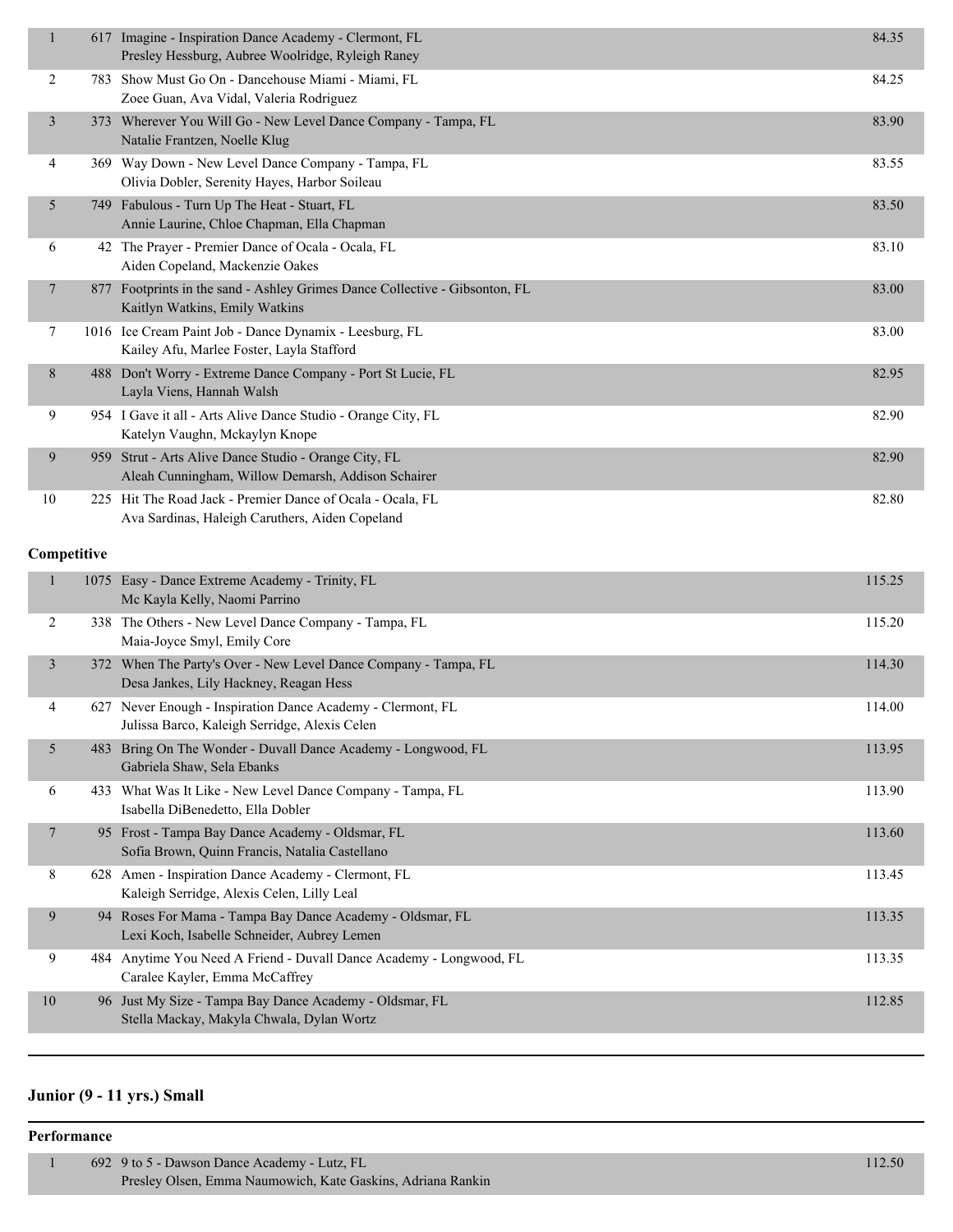| $\overline{2}$  | 786 Ojala - Creative Dance Academy FL - Kissimmee, FL<br>Annabelle Rivera, Briana Honores, Isabella Urdaneta, Jade Baldassarre, Aaliyah Rivera                                                                                | 111.95 |
|-----------------|-------------------------------------------------------------------------------------------------------------------------------------------------------------------------------------------------------------------------------|--------|
| $\mathfrak{Z}$  | 690 You Are The Reason - Dawson Dance Academy - Lutz, FL<br>Claire Starbuck, Grace Blankenship, Kate Gaskins, Maddex Hetzel, Presley Olsen, Kayla Knight, Adriana<br>Rankin                                                   | 111.70 |
| 3               | 691 Made Of - Dawson Dance Academy - Lutz, FL<br>Presley Olsen, Kayla Knight, Kate Gaskins, Adriana Rankin                                                                                                                    | 111.70 |
| 4               | 165 Opening Up - A Time to Dance, LLC - Marianna, FL<br>Allie Stephens, Harper Henson, Carliya Hazelton, Caroline Sims, Samantha Trotman, Emma Kimbrel                                                                        | 111.40 |
| 5               | 787 Level Up - Creative Dance Academy FL - Kissimmee, FL<br>Isabella Urdaneta, Aaliyah Rivera, Annabelle Rivera, Jade Baldassarre, Briana Honores, Alyssa Santiago                                                            | 111.05 |
| 6               | 689 Million Dreams - Dawson Dance Academy - Lutz, FL<br>Presley Olsen, Maddex Hetzel, Grace Blankenship, Kate Gaskins, Adriana Rankin, Emma Naumowich                                                                         | 110.95 |
| 6               | 788 Seven Nation Army - Creative Dance Academy FL - Kissimmee, FL<br>Aaliyah Rivera, Annabelle Rivera, Jade Baldassarre, Briana Honores, Isabella Urdaneta                                                                    | 110.95 |
| 7               | 697 Little Swing - Up Tempo Dance - Longwood, FL<br>Alyssa Ortiz, Mia Rodriguez, Maura Cashwell, Grace Garrett, Hope Garrett, Choyce Basnight                                                                                 | 110.55 |
| <b>Advanced</b> |                                                                                                                                                                                                                               |        |
| $\mathbf{1}$    | 704 Pennies from Heaven - Dawson Dance Academy - Lutz, FL<br>Adley Nalywajko, Ashley Lozanoff, Lauren Botsolas, Lexi Richards                                                                                                 | 114.80 |
| 2               | 702 Firestarter - Dawson Dance Academy - Lutz, FL<br>Lauren Botsolas, Emma Gaskins, Ashley Lozanoff, Adley Nalywajko, Alexandra Rankin, Lexi Richards                                                                         | 113.60 |
| $\mathfrak{Z}$  | 703 Le Jazz Hot - Dawson Dance Academy - Lutz, FL<br>Ashley Lozanoff, Lauren Botsolas, Emma Gaskins, Adley Nalywajko, Alexandra Rankin, Lexi Richards                                                                         | 112.85 |
| 4               | 706 Once Upon Another Time - Dawson Dance Academy - Lutz, FL<br>Lauren Botsolas, Emma Gaskins, Ashley Lozanoff, Alexandra Rankin, Adley Nalywajko                                                                             | 112.65 |
| 5               | 705 Sound - Dawson Dance Academy - Lutz, FL<br>Lauren Botsolas, Emma Gaskins, Ashley Lozanoff, Adley Nalywajko, Alexandra Rankin, Lexi Richards                                                                               | 112.55 |
| 5               | 882 Waves - Ashley Grimes Dance Collective - Gibsonton, FL<br>Kaitlyn Watkins, Emily Watkins, Brielle Antoine, Auriana Julien, Emma Auguste                                                                                   | 112.55 |
| 6               | 247 Ain't No Mountain - Extreme Dance Company - Port St Lucie, FL<br>Sydney Schraier, Natalya Trujillo, Layla Viens, Jazlynn Ramlall, Hannah Walsh, Christopher Mobley,<br>Callie Guercio, Alexis Gonzalez                    | 112.45 |
| $\tau$          | 496 Lighthouse - Extreme Dance Company - Port St Lucie, FL<br>Jazlynn Ramlall, Natalya Trujillo, Hannah Walsh, Christopher Mobley, Kalihan Smith, Melissa<br>Colaiacovo, Sydney Schraier, Layla Viens, Alexis Gonzalez        | 112.30 |
| 7               | 960 Sax - Arts Alive Dance Studio - Orange City, FL<br>Marisa Mendoza, Aubrey Vasquez, Addison Schairer, Willow Demarsh, Aleah Cunningham, Emme<br>Siegmeister, Briana North                                                  | 112.30 |
| 8               | 961 Alps - Arts Alive Dance Studio - Orange City, FL<br>Aubrey Vasquez, Briana North, Bailey Smiley, Addison Schairer, Alexa Schairer, Willow Demarsh, Jaina<br>Perry, Aleah Cunningham, Gabriella Ortiz                      | 112.20 |
| 9               | 27 One, Two, Step - Premier Dance of Ocala - Ocala, FL<br>Haleigh Caruthers, Kynlee Duncan, Addison Horne, Emmalynn Oakes, Ava Sardinas, Paityn Stuck                                                                         | 112.15 |
| 10              | 606 Game Day - Inspiration Dance Academy - Clermont, FL<br>Elisa Leal, Aubree Woolridge, Janeal Frazier, Aubrey Stone, Presley Hessburg, Ryleigh Raney, Mariana<br>Szanto                                                     | 112.10 |
| Competitive     |                                                                                                                                                                                                                               |        |
| $\mathbf{1}$    | 602 I Believe - Inspiration Dance Academy - Clermont, FL<br>Jadyn White, Ryleigh Raney, Hayden Violette, Lilly Leal, Kaleigh Serridge, Madison Barbie, Aubree<br>Woolridge, Julissa Barco, Alexis Celen                       | 116.00 |
| 2               | 287 Shape Shifting - New Level Dance Company - Tampa, FL<br>Desa Jankes, Reese Braga, Emily Core, Ella Dobler, Lily Hackney, Lainey Hess, Reagan Hess                                                                         | 115.20 |
| 3               | 522 4.5 Billion Years - Central Florida Dance Center - Winter Garden, FL<br>Madison Raimondi, Lillian Callahan, Kalee Howell, Nina Coelho, Gianna Hayes, Micaela DeSalvia,<br>Hannah Harris, Cosette Alomia, Bailey Roncevich | 115.10 |
| 4               | 527 Stand By Me - Central Florida Dance Center - Winter Garden, FL                                                                                                                                                            | 114.75 |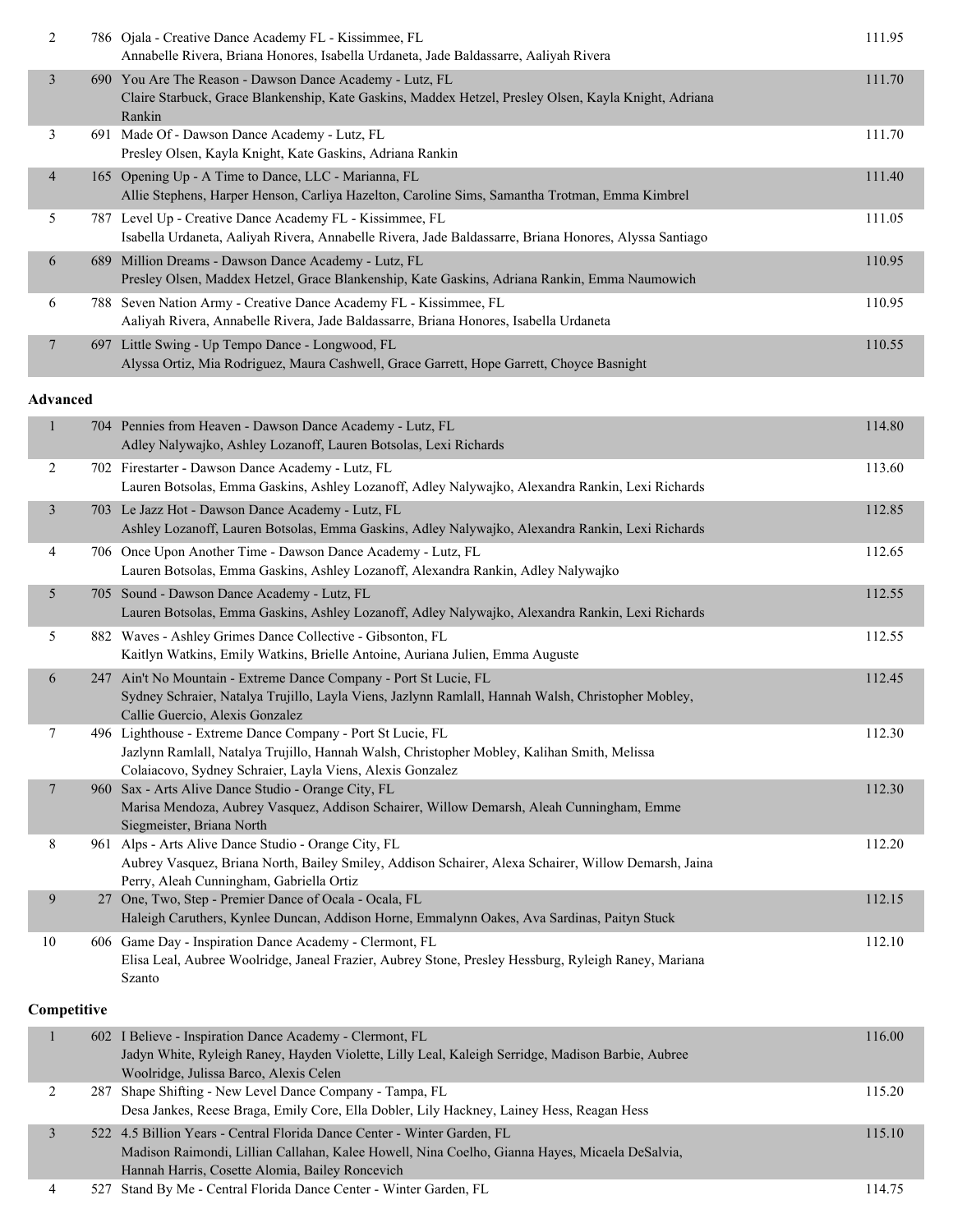|    |    | Lillian Callahan, Bailey Roncevich, Cosette Alomia, Hannah Harris, Kalee Howell, Madison Walsh,<br>Madison Yu, Micaela DeSalvia, Reagan Cameron                                                                        |        |
|----|----|------------------------------------------------------------------------------------------------------------------------------------------------------------------------------------------------------------------------|--------|
| 5  |    | 284 Seven Birds - New Level Dance Company - Tampa, FL<br>Desa Jankes, Emily Core, Ella Dobler, Lily Hackney, Lainey Hess, Reagan Hess, Maia-Joyce Smyl                                                                 | 114.50 |
| 6  |    | 599 Dream State - Central Florida Dance Center - Winter Garden, FL<br>Lillian Callahan, Bailey Roncevich, Hannah Harris, Kalee Howell, Liana Mendoza, Lily Hunt, Micaela<br>DeSalvia, Morgan Klimowski, Reagan Cameron | 114.40 |
| 7  |    | 277 Money - New Level Dance Company - Tampa, FL<br>Emma Bassel, Sienna Campbell, Isabella DiBenedetto, Ella Dobler, Lily Hackney, Reagan Hess, Olivia<br>Manship                                                       | 114.35 |
| 7  |    | 435 Tears Of An Angel - New Level Dance Company - Tampa, FL<br>Lainey Hess, Ella Dobler, Maia-Joyce Smyl, Lily Hackney, Olivia Dobler, Taylor LaPointe, Charlotte<br>Dister                                            | 114.35 |
| 8  | 62 | End of Everything - Tampa Bay Dance Academy - Oldsmar, FL<br>Sofia Brown, Kiley Harmon, Natalia Castellano, Matilda Maughan, Makyla Chwala, Lotte Warner, Harley<br>Morgan, Emily Maudlin, Dylan Wortz                 | 114.15 |
| 9  |    | 273 Keeping Me Alive - New Level Dance Company - Tampa, FL<br>Desa Jankes, Ella Dobler, Olivia Manship, Charlotte Dister, Sarah Kate Mathews, Sienna Campbell,<br>Taylor LaPointe                                      | 114.10 |
| 10 |    | 874 Smile - Ashley Grimes Dance Collective - Gibsonton, FL<br>Kennedy Blackmer, Milani Harrison, Ava Quintana, Sierra Molitierno, London Davis, Charlotte Brewster                                                     | 113.55 |
|    |    |                                                                                                                                                                                                                        |        |

## **Junior (9 - 11 yrs.) Large**

|                          | Performance     |                                                                                                                                                                                                                                                                                                                                          |        |
|--------------------------|-----------------|------------------------------------------------------------------------------------------------------------------------------------------------------------------------------------------------------------------------------------------------------------------------------------------------------------------------------------------|--------|
|                          |                 | 688 Dive in the Pool - Dawson Dance Academy - Lutz, FL<br>Presley Olsen, Maddex Hetzel, Kayla Knight, Grace Blankenship, Emma Naumowich, Ally Miller,<br>Scarlett Esguerra, Kate Gaskins, Claire Starbuck, Aubrey High, Adriana Rankin, Addyson Johnson                                                                                  | 111.25 |
| $\overline{2}$           |                 | 967 Arms - Arts Alive Dance Studio - Orange City, FL<br>Autumn Gamenthaler, Bailey McMillen, Audrey Smith, Ella Smith, Sophia Cruz, Olivia Watson, Alexis<br>Ziegler, Isabella Labiosa-Vazquez, Alivia Jones, Naomi Rosario                                                                                                              | 109.90 |
| $\overline{3}$           |                 | 968 The Other Side - Arts Alive Dance Studio - Orange City, FL<br>Alexis Ziegler, Sophia Cruz, Autumn Gamenthaler, Bailey McMillen, Naomi Rosario, Audrey Smith,<br>Alivia Jones, Ella Smith, Isabella Labiosa-Vazquez, Olivia Watson                                                                                                    | 109.60 |
|                          | <b>Advanced</b> |                                                                                                                                                                                                                                                                                                                                          |        |
|                          |                 | 501 Newsies - Extreme Dance Company - Port St Lucie, FL<br>Sydney Schraier, Taylor Fazio, Natalya Trujillo, Melissa Colaiacovo, Marissa Hackler, Lily Acevedo,<br>Layla Viens, Kalihan Smith, Jazlynn Ramlall, Isabella Santoiemma, Hannah Walsh, Christopher Mobley,<br>Callie Guercio, Ava Gachette, Alexis Gonzalez, Alaira Pohorence | 113.40 |
| 1                        |                 | 753 World Trade Center - Turn Up The Heat - Stuart, FL<br>Ava Koerner, Annie Laurine, Dylan Leider, Chloe Chapman, Keira Hannon, Gabriella Skoch, Olivia<br>Acheampong, Sofia Sprague, Danielle Williams, Ella Chapman                                                                                                                   | 113.40 |
| $\overline{2}$           |                 | 619 My Heart Will Go On - Inspiration Dance Academy - Clermont, FL<br>Lilly Leal, Brynn Joyner, Alexis Celen, Ryleigh Raney, Jalyn Jimenez, Kinsley VanDuser, Presley<br>Hessburg, Madison Barbie, Aubree Woolridge, Aubrey Stone, Mariana Szanto                                                                                        | 112.70 |
| 3                        |                 | 996 Boogie Woogie Bugle Boy - Dance Dynamix - Leesburg, FL<br>Abbie Grace Simmons, Alondra Rodriguez, Belle LeMoyne, Delani Sherman, Haley Williams, Kailey<br>Afu, Kylie Brady, Lauren Coletti, Liea Harris, Macie Allen, Samantha Reinhartz, Anabell Wilmont                                                                           | 111.20 |
| $\overline{\mathcal{A}}$ |                 | 962 Torn - Arts Alive Dance Studio - Orange City, FL<br>Aubrey Vasquez, Briana North, Bailey Smiley, Addison Schairer, Alexa Schairer, Willow Demarsh, Jaina<br>Perry, Aleah Cunningham, Gabriella Ortiz, Marisa Mendoza, Emme Siegmeister                                                                                               | 111.15 |
|                          | Competitive     |                                                                                                                                                                                                                                                                                                                                          |        |
| 1                        |                 | 286 No Bravery - New Level Dance Company - Tampa, FL<br>Desa Jankes, Emma Bassel, Reese Braga, Sienna Campbell, Alyessia Isabella Chiavatti, Emily Core,<br>Isabella DiBenedetto, Ella Dobler, Lily Hackney, Lainey Hess, Reagan Hess, Olivia Manship, Maia-Joyce                                                                        | 114.80 |

Smyl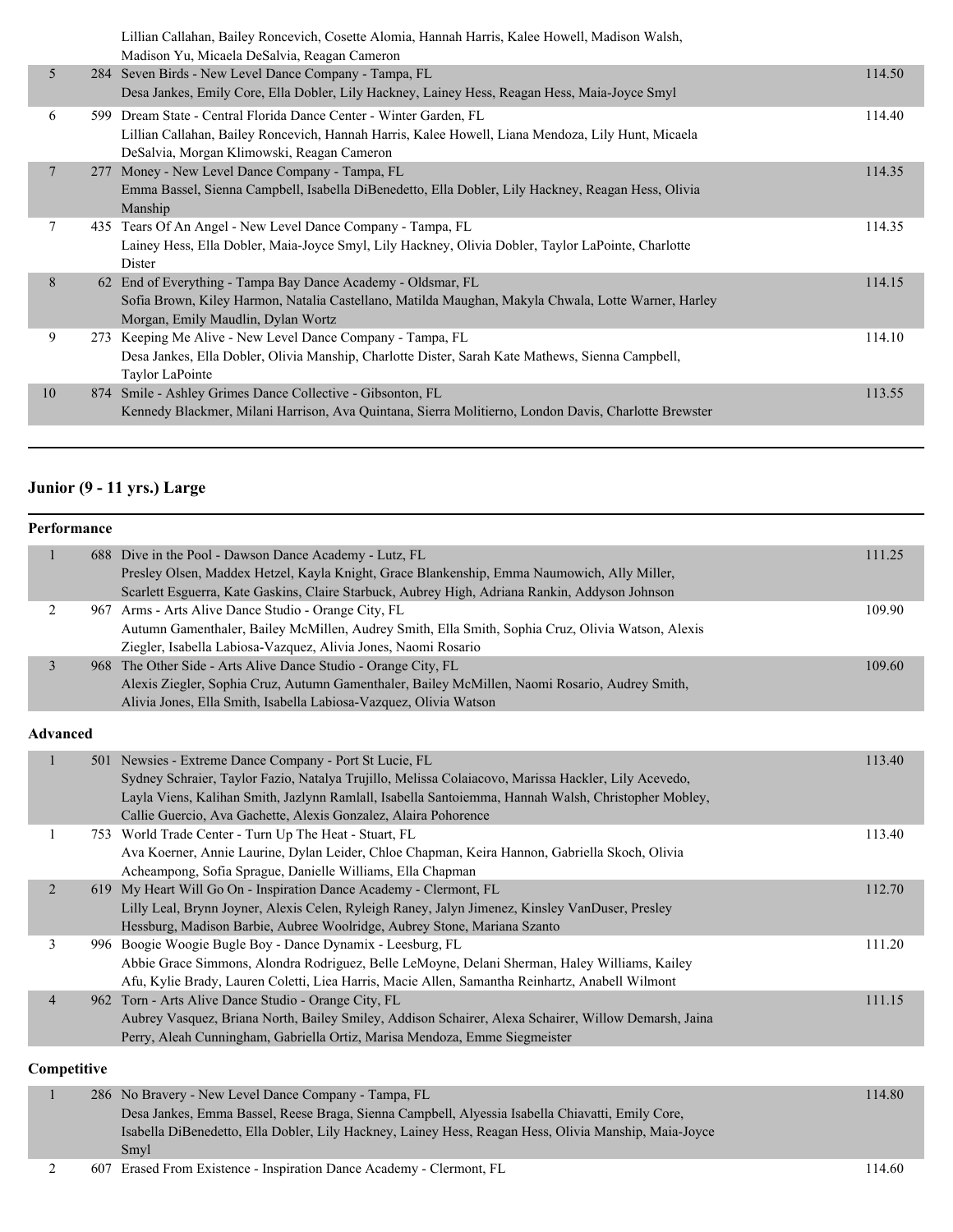|                | Ryleigh Raney, Jadyn White, Julissa Barco, Alexis Celen, Kaleigh Serridge, Madison Barbie, Aubree<br>Woolridge, Hayden Violette, Lilly Leal, Elisa Leal                                                                                                                                                                                |        |
|----------------|----------------------------------------------------------------------------------------------------------------------------------------------------------------------------------------------------------------------------------------------------------------------------------------------------------------------------------------|--------|
| $\mathfrak{Z}$ | 521 Winter Song - Central Florida Dance Center - Winter Garden, FL<br>Lillian Callahan, Kalee Howell, Shania Sides, Ella Thomas, Micaela DeSalvia, Hannah Harris, Cosette<br>Alomia, Haidyn Cappleman, Lily Hunt, Bailey Roncevich, Madison Yu, Kenzie Wright, Liana Mendoza,<br>Morgan Klimowski, Reagan Cameron, Aliyah Mendoza      | 114.45 |
| 4              | 604 Worship - Inspiration Dance Academy - Clermont, FL<br>Jadyn White, Alexis Celen, Julissa Barco, Jalyn Jimenez, Hayden Violette, Lilly Leal, Kaleigh Serridge,<br>Madison Barbie, Aubrey Stone, Elisa Leal, Brynn Joyner                                                                                                            | 113.90 |
| 5              | 65 Uni Mia - Tampa Bay Dance Academy - Oldsmar, FL<br>Harley Morgan, Kiley Harmon, Alexandria Filos, Parker Milsom, Dylan Wortz, Makyla Chwala,<br>Mackenzie Schroeder, Lotte Warner, Sofia Brown, Natalia Castellano, Matilda Maughan, Sofia Odell,<br>Stella Mackay, Emily Maudlin                                                   | 113.65 |
| 5              | 524 Exile - Central Florida Dance Center - Winter Garden, FL<br>Lillian Callahan, Shania Sides, Kenzie Wright, Liana Mendoza, Reagan Cameron, Eliana Alomia,<br>Caroline Batini, Haidyn Cappleman, Lily Hunt, Bailey Roncevich, Madison Yu, Micaela DeSalvia, Sienna<br>Fenell, Abigail Keating                                        | 113.65 |
| 6              | 64 What The World Needs Now - Tampa Bay Dance Academy - Oldsmar, FL<br>Sofia Brown, Sofia Odell, Kiley Harmon, Stella Mackay, Parker Milsom, Natalia Castellano, Matilda<br>Maughan, Makyla Chwala, Mackenzie Schroeder, Lotte Warner, Lacey Otash, Harley Morgan, Emily<br>Maudlin, Dylan Wortz, Alexandria Filos                     | 113.60 |
| 6              | 293 Total Eclipse Of The Heart - New Level Dance Company - Tampa, FL<br>Desa Jankes, Maia-Joyce Smyl, Isabella DiBenedetto, Ella Dobler, Reagan Hess, Olivia Manship, Sarah<br>Kate Mathews, Ashlyn Weldon, Sienna Campbell, Lily Hackney, Jersey Judge, Taylor LaPointe, Emma<br>Bassel, Charlotte Dister, Olivia Dobler, Elle Bonner | 113.60 |
| 7              | 66 Dive In The Pool - Tampa Bay Dance Academy - Oldsmar, FL<br>Sofia Brown, Sofia Odell, Kiley Harmon, Stella Mackay, Parker Milsom, Natalia Castellano, Matilda<br>Maughan, Makyla Chwala, Mackenzie Schroeder, Lotte Warner, Harley Morgan, Emily Maudlin, Dylan<br>Wortz, Alexandria Filos, Lacey Otash                             | 113.45 |
| 8              | 876 Hallelujah - Ashley Grimes Dance Collective - Gibsonton, FL<br>Ava Quintana, Emma Auguste, Kennedy Blackmer, Milani Harrison, Brielle Antoine, Emily Watkins,<br>Kaitlyn Watkins, London Davis, Sierra Molitierno, Mariah Farmer                                                                                                   | 113.35 |
| 9              | 263 Don't Panic - New Level Dance Company - Tampa, FL<br>Ella Dobler, Olivia Manship, Macey Strickland, Reese Braga, Lainey Hess, Serenity Hayes, Jersey Judge,<br>Emma Bassel, Olivia Dobler, Harbor Soileau                                                                                                                          | 113.25 |
| 9              | 622 Missy - Inspiration Dance Academy - Clermont, FL<br>Jadyn White, Hayden Violette, Julissa Barco, Brynn Joyner, Kaleigh Serridge, Jalyn Jimenez, Janeal<br>Frazier, Mariana Szanto, Alexis Celen, Aubrey Stone                                                                                                                      | 113.25 |
| $10\,$         | 438 In This Shirt - New Level Dance Company - Tampa, FL<br>Desa Jankes, Maia-Joyce Smyl, Isabella DiBenedetto, Ella Dobler, Reagan Hess, Olivia Manship, Ashlyn<br>Weldon, Sarah Kate Mathews, Emily Core, Charlotte Dister, Elle Bonner                                                                                               | 113.20 |
|                |                                                                                                                                                                                                                                                                                                                                        |        |

### **Junior (9 - 11 yrs.) Super**

| Advanced |  |  |                                                                                                        |        |  |
|----------|--|--|--------------------------------------------------------------------------------------------------------|--------|--|
|          |  |  | 512 Remember Us This Way - Central Florida Dance Center - Winter Garden, FL                            | 113.15 |  |
|          |  |  | Madison Raimondi, Finley Hanebrink, Gabriella Sanchez, Jennifer Iannuzzi, Joei Morisco, Kaylee Bergin, |        |  |
|          |  |  | Stella Ortriz, Valentina Fonseca, Tensley Wilhite, Azalea Patel, Austyn Rushing, Christian             |        |  |
|          |  |  | Sanchez-santiago, Brooklyn Walsh, Andrea Munguia, Camila Ramos, Bella Bass, Isabella Robertson,        |        |  |
|          |  |  | Kamaria Andrews, Lilly Belle Lanese, Sienna Jones, Ava Albright                                        |        |  |
|          |  |  | 513 Stayin Alive - Central Florida Dance Center - Winter Garden, FL                                    | 111.25 |  |
|          |  |  | Madison Raimondi, Tensley Wilhite, Finley Hanebrink, Gabriella Sanchez, Jennifer Iannuzzi, Joei        |        |  |
|          |  |  | Morisco, Kaylee Bergin, Stella Ortriz, Valentina Fonseca, Bella Bass, Isabella Robertson, Kamaria      |        |  |
|          |  |  | Andrews, Lilly Belle Lanese, Sienna Jones, Azalea Patel, Austyn Rushing, Christian Sanchez-santiago,   |        |  |
|          |  |  | Brooklyn Walsh, Andrea Munguia, Camila Ramos, Ava Albright                                             |        |  |
|          |  |  |                                                                                                        |        |  |

#### **Competitive**

1 526 Seven Nation Army - Central Florida Dance Center - Winter Garden, FL 114.85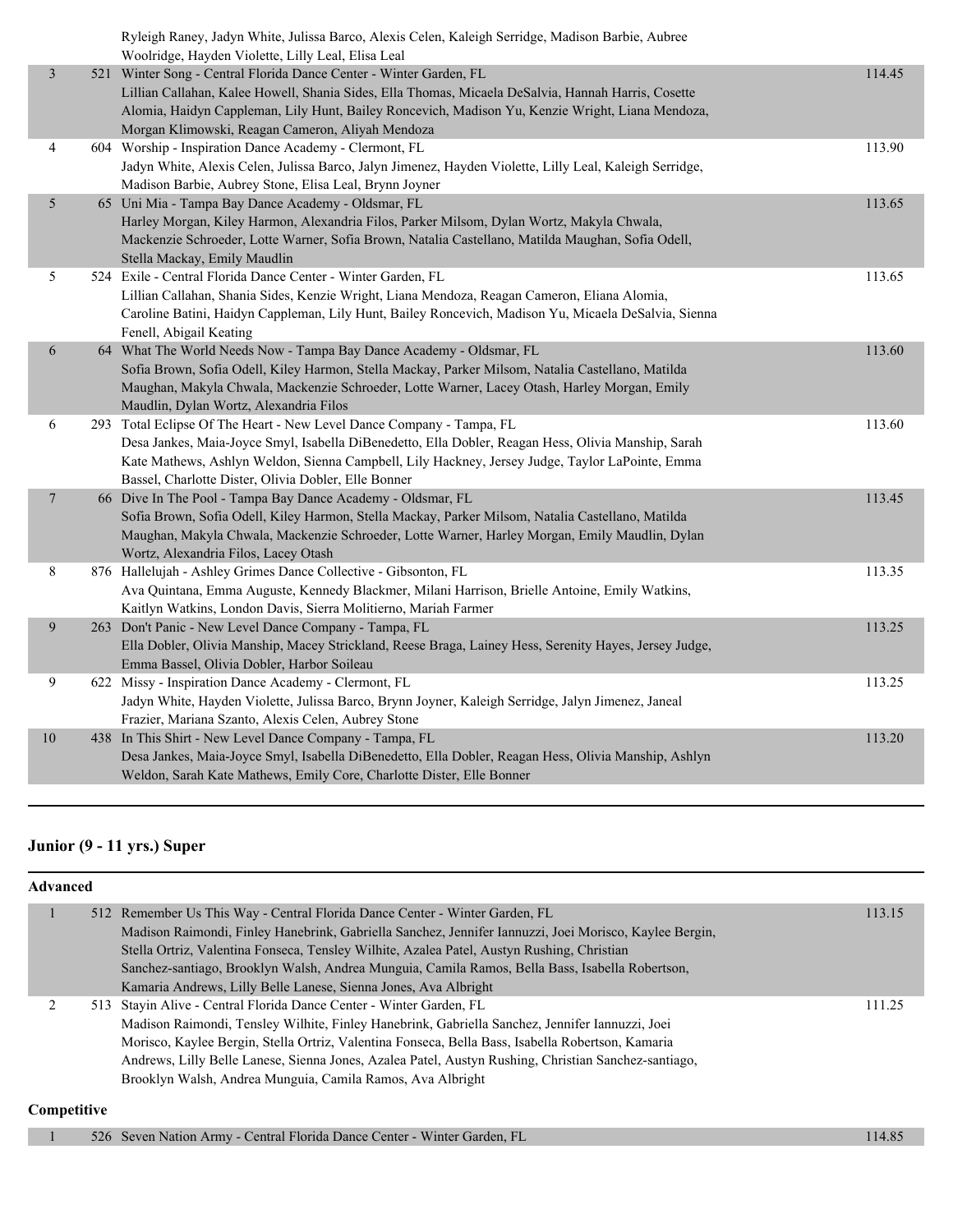|  | Madison Raimondi, Lillian Callahan, Kalee Howell, Shania Sides, Ella Thomas, Kenzie Wright, Liana       |        |
|--|---------------------------------------------------------------------------------------------------------|--------|
|  | Mendoza, Lindsay Reeth, Morgan Klimowski, Reagan Cameron, Aliyah Mendoza, Gianna Hayes, Lily            |        |
|  | Hunt, Bailey Roncevich, Hannah Harris, Abigail Keating, Cosette Alomia, Eliana Alomia, Caroline         |        |
|  | Batini, Sahara Bennin, Avery Buck, Haidyn Cappleman, Micaela DeSalvia                                   |        |
|  | 268 You Can't Stop The Beat - New Level Dance Company - Tampa, FL                                       | 114.05 |
|  | Alyessia Isabella Chiavatti, Payton Lyle, Desa Jankes, Brooklyn Bailey, Emma Bassel, Reese Braga,       |        |
|  | Sienna Campbell, Charlotte Danford, Isabella DiBenedetto, Charlotte Dister, Ella Dobler, Olivia Dobler, |        |
|  | Natalie Frantzen, Delaney Gelwix, Serenity Hayes, Lainey Hess, Reagan Hess, Jersey Judge, Noelle Klug,  |        |
|  | Rylee Landkammer, Taylor LaPointe, Olivia Manship, Maia-Joyce Smyl, Harbor Soileau, Sabryn Stein,       |        |
|  | Macey Strickland                                                                                        |        |
|  | 68 Beauty School Dropout - Tampa Bay Dance Academy - Oldsmar, FL                                        | 113.00 |
|  | Harley Morgan, Sofia Odell, Lexi Koch, Isabelle Schneider, Gemma Taylor-Heard, Aubrey Lemen, Kiley      |        |
|  | Harmon, Alexandria Filos, Parker Milsom, Dylan Wortz, Makyla Chwala, Mackenzie Schroeder, Lotte         |        |
|  | Warner, Lacey Otash, Alyssa Falcon, Zoey Otash, Olivia Smades, Naomi Gregg, Kayleigh Alix, Ouinn        |        |
|  | Francis, Sofia Brown, Natalia Castellano, Matilda Maughan, Stella Mackay, Emily Maudlin                 |        |
|  |                                                                                                         |        |

### **Teen (12 - 14 yrs.) Solo**

|    | Performance |                                                                                                   |        |  |  |
|----|-------------|---------------------------------------------------------------------------------------------------|--------|--|--|
|    |             | 1110 UN POCO LOCO - PowerHouse Dance Company - kissimmee, fl<br>Stefano Alessandro Chiavatti      | 114.75 |  |  |
| 2  |             | 181 One - Academy of Dance Dynamics - Valrico, FL<br><b>Adison Siedlack</b>                       | 114.70 |  |  |
| 3  |             | 179 Radical Self - Academy of Dance Dynamics - Valrico, FL<br>Momoe Kato                          | 114.65 |  |  |
| 4  |             | 761 Rewind - Turn Up The Heat - Stuart, FL<br>Emma Newby                                          | 114.15 |  |  |
| 5  |             | 648 Like I'm Gonna Lose You - Inspiration Dance Academy - Clermont, FL<br><b>Kinsley VanDuser</b> | 114.10 |  |  |
| 6  |             | 745 Come and Find Me - Turn Up The Heat - Stuart, FL<br>Gianna Burgos                             | 113.80 |  |  |
| 7  |             | 210 Build a Home - Premier Dance of Ocala - Ocala, FL<br>Susan Egan                               | 113.75 |  |  |
| 8  | 182         | Die Trying - Academy of Dance Dynamics - Valrico, FL<br>Avaree MacDonald                          | 113.20 |  |  |
| 9  |             | 202 Anne Frank - Premier Dance of Ocala - Ocala, FL<br><b>Grace Rowlands</b>                      | 112.85 |  |  |
| 10 |             | 178 I Can't Do It Alone - Academy of Dance Dynamics - Valrico, FL<br>Mia Kharonov                 | 112.20 |  |  |
| 10 |             | 204 Hustle - Premier Dance of Ocala - Ocala, FL<br><b>Aubrey Clemons</b>                          | 112.20 |  |  |

### **Advanced**

|   | 436 Landslide - New Level Dance Company - Tampa, FL<br>Alex Muroff     | 86.40 |
|---|------------------------------------------------------------------------|-------|
| 2 | 136 The Maiden - Tampa Bay Dance Academy - Oldsmar, FL<br>Lexi Koch    | 86.35 |
|   | 719 Godspeed - Dawson Dance Academy - Lutz, FL<br>Dominic Hitterman    | 86.25 |
| 4 | 339 Over Soon - New Level Dance Company - Tampa, FL<br>Emily Garcia    | 86.20 |
|   | 214 Control - Premier Dance of Ocala - Ocala, FL<br>Anna-Maria Krastev | 86.05 |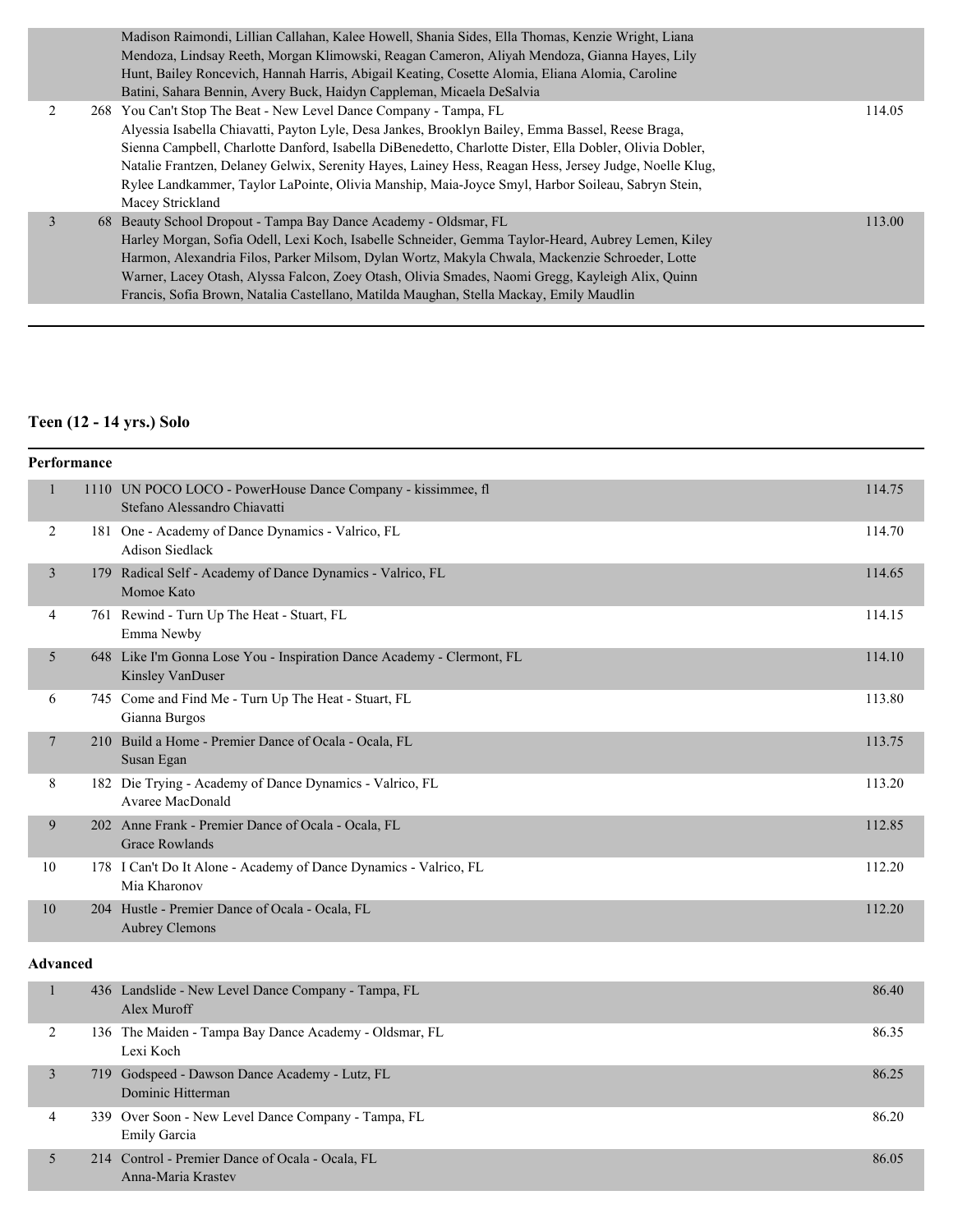| 6      |             | 630 I Would - Inspiration Dance Academy - Clermont, FL<br>Julissa Barco                | 86.00 |
|--------|-------------|----------------------------------------------------------------------------------------|-------|
| $\tau$ |             | 631 Boy, You Can Keep It - Inspiration Dance Academy - Clermont, FL<br>Hayden Violette | 85.95 |
| 8      |             | 378 Until We Bleed - New Level Dance Company - Tampa, FL<br>Kayleigh Kazmierczak       | 85.75 |
| 8      |             | 772 Broken & Beautiful - Turn Up The Heat - Stuart, FL<br>Kathryn Diffley              | 85.75 |
| 9      |             | 773 The Abduction - Turn Up The Heat - Stuart, FL<br>Luca Skoch                        | 85.65 |
| 10     |             | 341 Lost On You - New Level Dance Company - Tampa, FL<br>Vanessa Oser                  | 85.60 |
|        | Competitive |                                                                                        |       |
| 1      |             | 1125 Proceed with Caution - New Level Dance Company - Tampa, FL<br>Ashlyn Weldon       | 87.85 |
| 2      |             | 461 Every Time We Say Goodbye - Duvall Dance Academy - Longwood, FL<br>Camryn Blake    | 87.65 |
| 3      |             | 1071 Fly - Dance Extreme Academy - Trinity, FL<br>Mc Kayla Kelly                       | 87.60 |
| 4      |             | 122 Hurt - Tampa Bay Dance Academy - Oldsmar, FL<br>Shalyce Oberman                    | 87.35 |
| 5      |             | 647 Natural Woman - Inspiration Dance Academy - Clermont, FL<br>Jadyn White            | 87.30 |
| 6      |             | 321 Heart Of Stone - New Level Dance Company - Tampa, FL<br>Millie Snead               | 87.20 |
| 6      |             | 1124 Amen - New Level Dance Company - Tampa, FL<br>Taylor Lapointe                     | 87.20 |
| 7      |             | 397 This is the Walk - New Level Dance Company - Tampa, FL<br>Sarah Kate Mathews       | 87.15 |
| 8      |             | 124 Introspection - Tampa Bay Dance Academy - Oldsmar, FL<br>Carina Castellano         | 87.10 |
| 8      |             | 464 The Arrival - Duvall Dance Academy - Longwood, FL<br>Gabriela Shaw                 | 87.10 |
| 9      | 737         | The Escape - Turn Up The Heat - Stuart, FL<br>Isabel Paschal                           | 87.00 |
| 10     |             | 495 Knife - Extreme Dance Company - Port St Lucie, FL<br>Maleyah Vasser                | 86.95 |
| 10     |             | 1109 Isolate - Skyra Studios - Altamonte Springs, FL<br><b>Brooke Carlson</b>          | 86.95 |

### **Teen (12 - 14 yrs.) Duet/Trio**

| Performance |   |  |                                                                                                                  |        |
|-------------|---|--|------------------------------------------------------------------------------------------------------------------|--------|
|             |   |  | 175 400 Lux - Academy of Dance Dynamics - Valrico, FL<br>Momoe Kato, Miley Williams, Samantha Williams           | 113.75 |
|             |   |  | 177 Popular - Academy of Dance Dynamics - Valrico, FL<br>Addison MacDonald, Mia Kharonov                         | 112.60 |
|             |   |  | 176 Nails, Hair, Hips, Heels - Academy of Dance Dynamics - Valrico, FL<br>Madelyn Girard-Hannah, Cailin Calcagno | 112.50 |
|             | 4 |  | 1060 Empire State - Broadway Dreams - Orange City, FL<br>Makayla Dwyer, Abigail Dwyer, Emilie Dwyer              | 111.95 |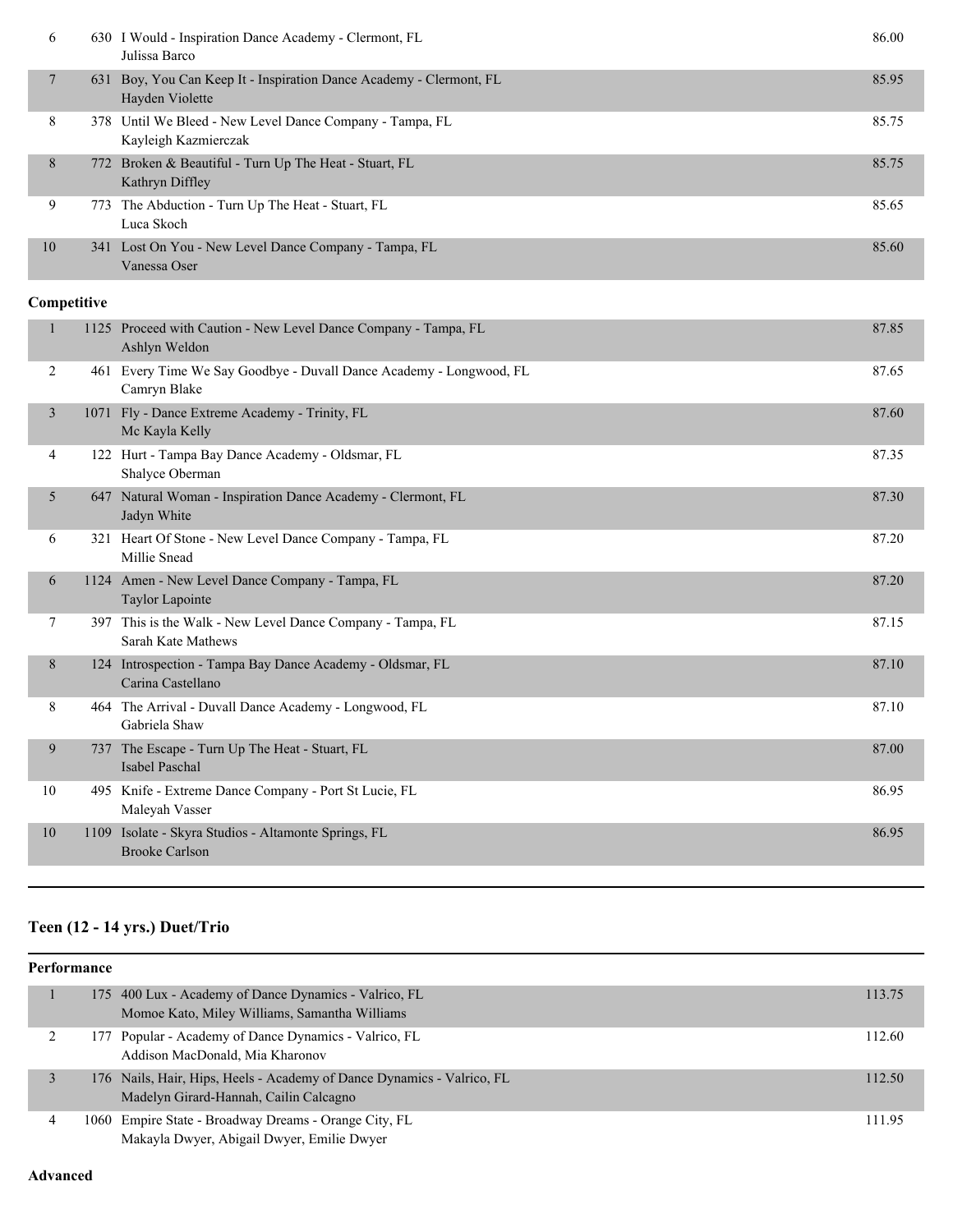|   |             | 626 One Night Only - Inspiration Dance Academy - Clermont, FL<br>Madison Barbie, Brynn Joyner, Jalyn Jimenez | 85.30  |
|---|-------------|--------------------------------------------------------------------------------------------------------------|--------|
| 2 |             | 710 Covergirl - Dawson Dance Academy - Lutz, FL<br>Caitlyn Turner, Evee Gordon                               | 85.05  |
| 3 | 624         | Questions - Inspiration Dance Academy - Clermont, FL<br>Kinsley VanDuser, Zoei Pressler                      | 85.00  |
| 4 |             | 234 In The Air Tonight - Premier Dance of Ocala - Ocala, FL<br>Rocki Blackstock, Anna-Maria Krastev          | 84.60  |
| 4 | 250         | Beautiful Thing - Extreme Dance Company - Port St Lucie, FL<br>Sydney Schraier, Jazlynn Ramlall              | 84.60  |
| 5 | 707         | Dynamite - Dawson Dance Academy - Lutz, FL<br>Antonella Hererra, Caroline Wilson                             | 84.40  |
| 5 | 799         | Trio on that beat - Up Tempo Dance - Longwood, FL<br>Samantha Remley, Rylee Baker, Isabella Schlaefli        | 84.40  |
| 6 |             | 50 Push It Real Good - Emerging Dance Academy - Winter Park, FL<br>A'ana Alston, Imani Killenbec             | 84.30  |
| 7 |             | 51 Believe - Emerging Dance Academy - Winter Park, FL<br>Imani Killenbec, A'ana Alston                       | 83.80  |
|   | Competitive |                                                                                                              |        |
|   | 449         | Meet You In The Maze - Duvall Dance Academy - Longwood, FL<br>Camryn Blake, Kyla Simmons                     | 116.90 |
|   |             | $250$ TL $F = 1$ M. I. $1 D = 0$                                                                             | 1160c  |

| 2  |    | 359 The Funeral - New Level Dance Company - Tampa, FL<br>Ella Dobler, Hayley Van Wagner                          | 116.85 |
|----|----|------------------------------------------------------------------------------------------------------------------|--------|
| 3  |    | 1077 Fix You - Dance Extreme Academy - Trinity, FL<br>Naomi Parrino, Mia June                                    | 116.60 |
| 4  |    | 859 Look Out - Ashley Grimes Dance Collective - Gibsonton, FL<br>Rebecca Hallberg, Olivia Griffin                | 116.35 |
| 5  |    | 330 Knocking On Heaven's Door - New Level Dance Company - Tampa, FL<br>Hayley VanWagner, Millie Snead            | 116.25 |
| 6  |    | 1108 Applause - Skyra Studios - Altamonte Springs, FL<br>Brooke Carlson, Breya Williams                          | 116.15 |
| 7  | 91 | Get It Out Me - Tampa Bay Dance Academy - Oldsmar, FL<br>Gianna Castellano, Bella Mauffray                       | 116.00 |
| 8  |    | 90 I Was Dreaming - Tampa Bay Dance Academy - Oldsmar, FL<br>Tehya Vandeutekom, Aubrey Xayasone, Shalyce Oberman | 115.85 |
| 9  |    | 592 Water - Central Florida Dance Center - Winter Garden, FL<br>Sahara Bennin, Taja-Mya Bennin                   | 115.60 |
| 10 |    | 748 Now Push It - Turn Up The Heat - Stuart, FL<br>Taylor Hall, Mia Manso-Vargas                                 | 115.05 |

# **Teen (12 - 14 yrs.) Small**

| <b>Performance</b> |     |                                                                                                   |        |  |
|--------------------|-----|---------------------------------------------------------------------------------------------------|--------|--|
|                    |     | 173 Us - Academy of Dance Dynamics - Valrico, FL                                                  | 113.40 |  |
|                    |     | Adison Siedlack, Samantha Williams, Momoe Kato, Miley Williams                                    |        |  |
| 2                  |     | 185 Did It On 'Em - Academy of Dance Dynamics - Valrico, FL                                       | 113.05 |  |
|                    |     | Madelyn Girard-Hannah, Miley Williams, Reese Beasley, Cailin Calcagno, Angelina Foreman, Samantha |        |  |
|                    |     | <b>Williams</b>                                                                                   |        |  |
| 3                  |     | 172 Little Girls - Academy of Dance Dynamics - Valrico, FL                                        | 112.90 |  |
|                    |     | Mia Kharonov, Madelyn Girard-Hannah, Cailin Calcagno, Zoe Gaumond, Kelsey Little, Avaree          |        |  |
|                    |     | MacDonald, Addison MacDonald                                                                      |        |  |
| 4                  |     | 174 Ex-Wives - Academy of Dance Dynamics - Valrico, FL                                            | 112.80 |  |
|                    |     | Mia Kharonov, Avaree MacDonald, Addison MacDonald, Adison Siedlack                                |        |  |
| 5                  | 164 | This Will Be The Day - A Time to Dance, LLC - Marianna, FL                                        | 112.60 |  |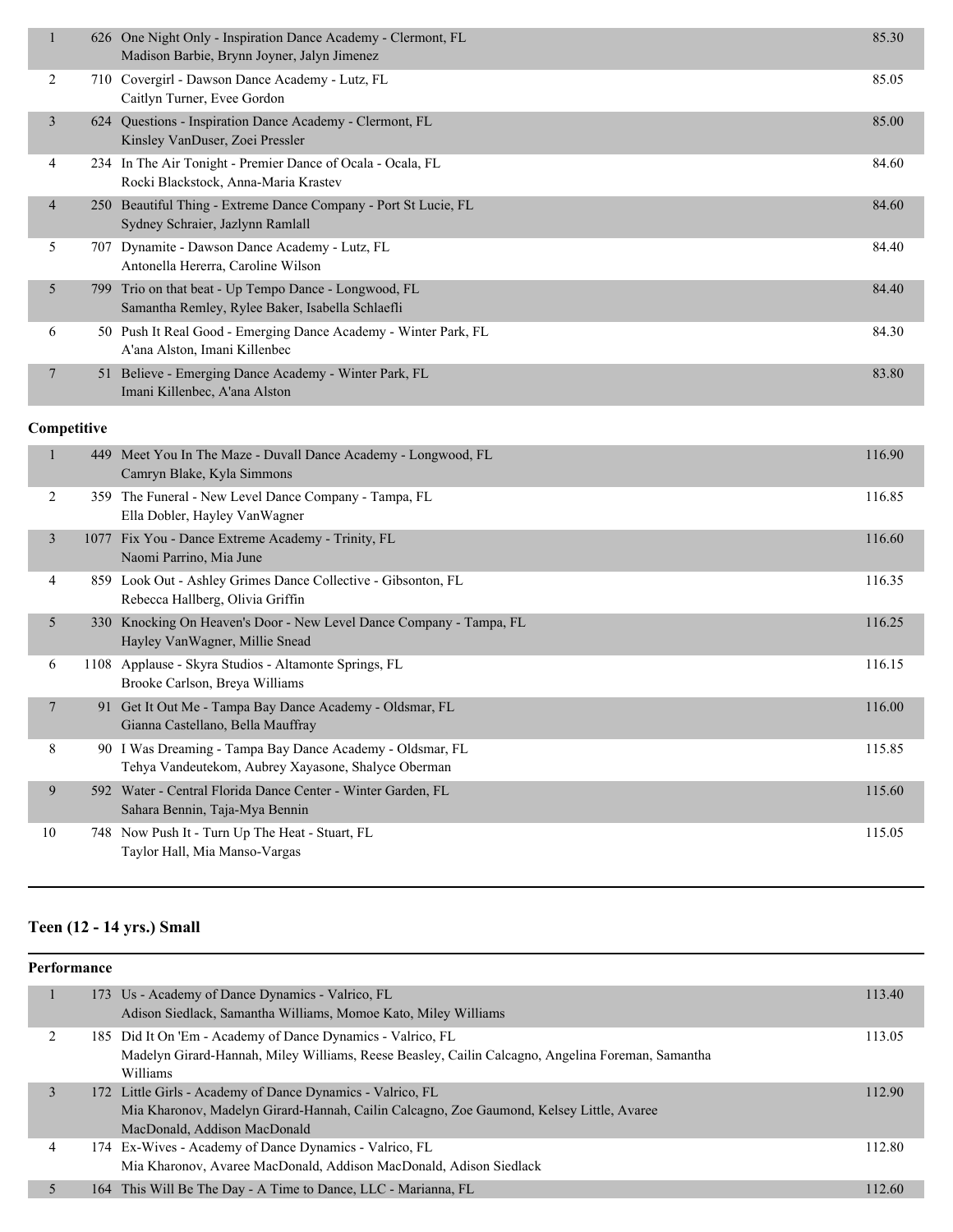|                          |             | Harper Henson, Baylee Yoder, Gracie Speers, Carliya Hazelton, Jayla Hellum, Caroline Sims, Alayna<br>Sims, Samantha Trotman, Emma Kimbrel                     |        |
|--------------------------|-------------|---------------------------------------------------------------------------------------------------------------------------------------------------------------|--------|
| 6                        |             | 26 Fever - Premier Dance of Ocala - Ocala, FL                                                                                                                 | 111.60 |
|                          |             | Shyanne Gravely, Aubrey Clemons, Susan Egan, Olivia Alfaro, Lauren Mulkey                                                                                     |        |
| 7                        |             | 742 Rotten - Lakeland Academy of Arts - Lakeland, FL                                                                                                          | 111.55 |
|                          |             | Paige Malykhin, Shenoah Spletzer, Emma Crawford, Lauren Malykhin, Ryleigh Gaschler, Gracie Norman                                                             |        |
| 7                        |             | 993 I Will Survive - Dance Academy of Stuart - Stuart, FL                                                                                                     | 111.55 |
|                          |             | Ava Lozott, Chloe Boberg, Melanie Bravo, Michelle Ucelo, Nina Lembo                                                                                           |        |
| 8                        |             | 1025 Family - Broadway Dreams - Orange City, FL                                                                                                               | 111.20 |
|                          |             | Zackary Dwyer, Makayla Dwyer, Abigail Dwyer, Emilie Dwyer, Sophia Dwyer                                                                                       |        |
| 9                        |             | 1036 River of Faith and Fire - Broadway Dreams - Orange City, FL                                                                                              | 110.60 |
|                          |             | Emilie Dwyer, Sophia Dwyer, Abigail Dwyer, Makayla Dwyer, Zackary Dwyer                                                                                       |        |
| <b>Advanced</b>          |             |                                                                                                                                                               |        |
|                          |             |                                                                                                                                                               |        |
| $\mathbf{1}$             |             | 278 My Love - New Level Dance Company - Tampa, FL<br>Paige Harlow, Emma Alexander, Vivienne Harris, Kayleigh Kazmierczak, Carolyn Murphy, Vanessa             | 114.90 |
|                          |             | Oser, Elizabeth Pierson, Alaina Terrell, Maddyx Uzonwanne                                                                                                     |        |
| 2                        |             | 264 Existence - New Level Dance Company - Tampa, FL                                                                                                           | 114.80 |
|                          |             | Alex Muroff, Emma Alexander, Reagan Goodnight, Kayleigh Kazmierczak, Elizabeth Pierson, Emily                                                                 |        |
|                          |             | Garcia, Kate Matthews, Alaina Terrell, Emiliana Itriago                                                                                                       |        |
| $\mathfrak{Z}$           |             | 261 Bridges - New Level Dance Company - Tampa, FL<br>Emma Alexander, Emily Garcia, Reagan Goodnight, Kayleigh Kazmierczak, Alex Muroff, Elizabeth             | 114.70 |
|                          |             | Pierson, Kendall Williams                                                                                                                                     |        |
| 4                        |             | 999 Sweet Dreams - Dance Dynamix - Leesburg, FL                                                                                                               | 114.45 |
|                          |             | Ana Bella Caldwell, Abigail Wilmont, Natalie Encrapera, Leah Yarish, Callie Braun, Macie Allen, Chloe                                                         |        |
|                          |             | Fors, Avery Thornton                                                                                                                                          |        |
| 5                        |             | 276 Moments Passed - New Level Dance Company - Tampa, FL<br>Paige Harlow, Emma Alexander, Vivienne Harris, Kayleigh Kazmierczak, Alex Muroff, Carolyn Murphy, | 114.35 |
|                          |             | Vanessa Oser, Elizabeth Pierson, Alaina Terrell                                                                                                               |        |
| 6                        |             | 32 Don't You Want Me - Premier Dance of Ocala - Ocala, FL                                                                                                     | 114.25 |
|                          |             | Lacey Clemons, Madelynn Stoddard, Aubree Waldron, Anna-Maria Krastev, Rocki Blackstock, Aubrey                                                                |        |
|                          |             | Ruland, Aislynn Buehre                                                                                                                                        |        |
| $\overline{7}$           |             | 998 Diamonds - Dance Dynamix - Leesburg, FL<br>Abigail Wilmont, Taylor Caurie, Caurie Taylor, Natalie Encrapera, Callie Braun, Chloe Fors, Trinity            | 114.10 |
|                          |             | Davis, Catalina Encrapera                                                                                                                                     |        |
| 8                        |             | 33 Like a River Runs - Premier Dance of Ocala - Ocala, FL                                                                                                     | 113.80 |
|                          |             | Elizabeth Stoddard, Lilliana Alfaro, Aubrey Clemons, Susan Egan, Aubrey Ruland, Paityn Stuck, Aislynn                                                         |        |
|                          |             | Buehre, Tessa Frybarger, Lauren Mulkey                                                                                                                        |        |
| 9                        |             | 694 Lost Without You - Dawson Dance Academy - Lutz, FL<br>Noelle Daniels, Jamison Jackson, Anika Balaraju, Caroline Wilson, Caitlyn Turner, Brynn Campbell,   | 113.55 |
|                          |             | Alexis Leavitt, Antonella Hererra                                                                                                                             |        |
| $10\,$                   |             | 34 Help The People - Premier Dance of Ocala - Ocala, FL                                                                                                       | 113.45 |
|                          |             | Lacey Clemons, Madelynn Stoddard, Aislynn Buehre, Marisa Estrada, Aubree Waldron, Aubrey Ruland                                                               |        |
| $10\,$                   |             | 37 Fallin' - Premier Dance of Ocala - Ocala, FL                                                                                                               | 113.45 |
|                          |             | Reilly Snyder, Elizabeth Stoddard, Haleigh Caruthers, Aubrey Clemons, Emmalynn Oakes, Paityn Stuck,                                                           |        |
|                          |             | Aubree Waldron, Tessa Frybarger                                                                                                                               |        |
|                          | Competitive |                                                                                                                                                               |        |
| $\mathbf{1}$             |             | 75 Lights Out - Tampa Bay Dance Academy - Oldsmar, FL                                                                                                         | 117.05 |
|                          |             | Tehya Vandeutekom, Aubrey Xayasone, Carina Castellano, Shalyce Oberman, Bella Mauffray, Keidi Suci                                                            |        |
| 2                        |             | 532 Right On Time - Central Florida Dance Center - Winter Garden, FL                                                                                          | 116.35 |
|                          |             | Addison Bernier, Addison Hollander, Ava Johnson, Fiona Foley, Katyana Arrington, Naomi Hutchison,                                                             |        |
|                          |             | Adalyn Johnson, Haidyn Cappleman, Morgan Klimowski                                                                                                            |        |
| $\mathfrak{Z}$           |             | 751 Armageddon - Turn Up The Heat - Stuart, FL                                                                                                                | 116.20 |
|                          |             | Judy Kroitor, Isabel Paschal, Nisseth Escorbore, Mia Manso-Vargas, Kathryn Diffley, Brooke Belding,<br>Lauren Palmer                                          |        |
| 4                        |             | 275 I Love You - New Level Dance Company - Tampa, FL                                                                                                          | 116.15 |
|                          |             | Hayley VanWagner, Megan Myers, Ashlyn Weldon, Sarah Kate Mathews, Madison McLaughlin, Hayley                                                                  |        |
|                          |             | Mooneyham                                                                                                                                                     |        |
| $\overline{\mathcal{A}}$ |             | 609 I Will Always Love You - Inspiration Dance Academy - Clermont, FL<br>Makenna Sorensen, Makayla Sorensen, Jadyn White, Julissa Barco, Hayden Violette      | 116.15 |
|                          |             |                                                                                                                                                               |        |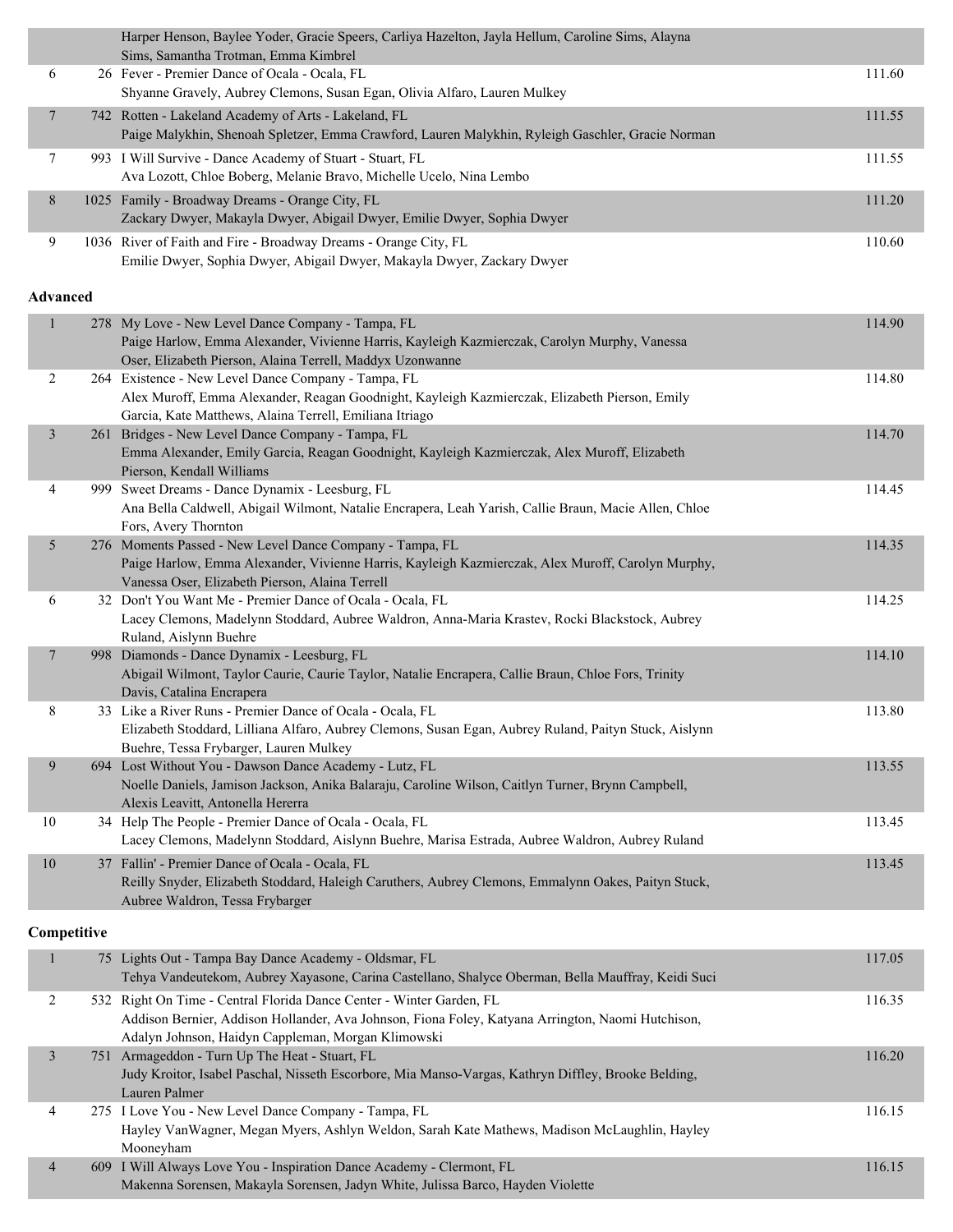| 5  | 534 Champagne Problems - Central Florida Dance Center - Winter Garden, FL<br>Addison Hollander, Leyla Symphorien, Adalyn Johnson, Haidyn Cappleman, Addison Bernier, Mikaela<br>Kline, Katyana Arrington, Sienna Fenell      | 116.05 |
|----|------------------------------------------------------------------------------------------------------------------------------------------------------------------------------------------------------------------------------|--------|
| 6  | 248 All That Jazz - Extreme Dance Company - Port St Lucie, FL<br>Maleyah Vasser, Jordan Pagan, Callie Guercio, Megan Riordan, Lacey Leah Roberts, Madeleine<br>Mahaney, Natalia Gonzalez, Adisyn Schraier, Isabella Gilarski | 116.00 |
|    | 499 My Tears Are Becoming A Sea - Extreme Dance Company - Port St Lucie, FL<br>Maleyah Vasser, Jordan Pagan, Natalia Gonzalez, Callie Guercio, Megan Riordan, Lacey Leah Roberts,<br>Madeleine Mahaney, Adisyn Schraier      | 115.85 |
| 8  | 486 Forever Five - Duvall Dance Academy - Longwood, FL<br>Camryn Blake, Gabriela Shaw, Kyla Simmons, Rylee Matheson, Sela Ebanks                                                                                             | 115.80 |
| 9  | 485 Light Of Love - Duvall Dance Academy - Longwood, FL<br>Camryn Blake, Loren Drayton, Lauren Padilla, Kyla Simmons, Gabriela Shaw, Kara Cornelius, Ava<br>Paten, Peyton Mojzisik, Lindsey St. Germain                      | 115.55 |
| 10 | 76 Imagine - Tampa Bay Dance Academy - Oldsmar, FL<br>Tehya Vandeutekom, Aubrey Xayasone, Carina Castellano, Gianna Castellano, Shalyce Oberman,<br>Francesca Prida, Bella Mauffray, Keidi Suci                              | 115.40 |
| 10 | 610 Ne Me Quitte Pas - Inspiration Dance Academy - Clermont, FL<br>Jadyn White, Julissa Barco, Makenna Sorensen, Makayla Sorensen, Hayden Violette                                                                           | 115.40 |

# **Teen (12 - 14 yrs.) Large**

|                | Performance     |                                                                                                       |        |
|----------------|-----------------|-------------------------------------------------------------------------------------------------------|--------|
| $\mathbf{1}$   |                 | 1030 I Lost A Friend - Academy of Dance Dynamics - Valrico, FL                                        | 114.85 |
|                |                 | Mia Kharonov, Momoe Kato, Madelyn Girard-Hannah, Miley Williams, Cailin Calcagno, Kelsey Little,      |        |
|                |                 | Avaree MacDonald, Addison MacDonald, Adison Siedlack, Samantha Williams                               |        |
| 2              |                 | 171 How Do I Look - Academy of Dance Dynamics - Valrico, FL                                           | 113.65 |
|                |                 | Mia Kharonov, Momoe Kato, Madelyn Girard-Hannah, Miley Williams, Cailin Calcagno, Zoe Gaumond,        |        |
|                |                 | Kelsey Little, Addison MacDonald, Adison Siedlack, Samantha Williams, Avaree MacDonald                |        |
|                | <b>Advanced</b> |                                                                                                       |        |
| $\mathbf{1}$   |                 | 696 Yorktown - Dawson Dance Academy - Lutz, FL                                                        | 116.70 |
|                |                 | Caitlyn Turner, Taylor Boggs, Dominic Hitterman, Evee Gordon, Lauren Buggs, Alexis Leavitt, Brynn     |        |
|                |                 | Campbell, Morgan Fenske, Sasha Musumeci, Anika Balaraju, Antonella Hererra, Alondra Rodriguez,        |        |
|                |                 | Caroline Wilson, Jamison Jackson                                                                      |        |
| $\overline{2}$ |                 | 259 Angel By The Wings - New Level Dance Company - Tampa, FL                                          | 115.85 |
|                |                 | Paige Harlow, Emma Alexander, Emily Garcia, Reagan Goodnight, Vivienne Harris, Kayleigh               |        |
|                |                 | Kazmierczak, Kate Matthews, Alex Muroff, Carolyn Murphy, Vanessa Oser, Elizabeth Pierson, Alaina      |        |
|                |                 | Terrell, Delaney Turtle, Maddyx Uzonwanne, Kendall Williams                                           |        |
| 3              |                 | 290 Tethered - New Level Dance Company - Tampa, FL                                                    | 114.75 |
|                |                 | Paige Harlow, Emma Alexander, Emily Garcia, Reagan Goodnight, Vivienne Harris, Emiliana Itriago,      |        |
|                |                 | Kayleigh Kazmierczak, Kate Matthews, Alex Muroff, Carolyn Murphy, Vanessa Oser, Elizabeth Pierson,    |        |
|                |                 | Alaina Terrell, Maddyx Uzonwanne, Kendall Williams                                                    |        |
| 4              |                 | 36 Dollhouse - Premier Dance of Ocala - Ocala, FL                                                     | 114.55 |
|                |                 | Elizabeth Stoddard, Lacey Clemons, Madelynn Stoddard, Rocki Blackstock, Aubrey Clemons, Susan         |        |
|                |                 | Egan, Marisa Estrada, Aubrey Ruland, Paityn Stuck, Aubree Waldron, Tessa Frybarger, Aislynn Buehre    |        |
| 5              |                 | 693 Butter - Dawson Dance Academy - Lutz, FL                                                          | 114.35 |
|                |                 | Anika Balaraju, Brynn Campbell, Noelle Daniels, Evee Gordon, Isabella Hafez, Antonella Hererra, Maeve |        |
|                |                 | Igo, Jamison Jackson, Gabriella Kendlaft, Alexis Leavitt, Caitlyn Turner, Caroline Wilson             |        |
| 5              |                 | 752 Titanic - Turn Up The Heat - Stuart, FL                                                           | 114.35 |
|                |                 | Emily Fano, Emma Newby, Taylor Hall, Erin Dejarnette, Luca Skoch, Ella Raine Gutierrez, Ella          |        |
|                |                 | Chapman, Kendall Robinson, Arianna Rivera, Gianna Burgos, Sofia Sprague                               |        |
| 6              |                 | 35 Madness - Premier Dance of Ocala - Ocala, FL                                                       | 114.25 |
|                |                 | Lacey Clemons, Madelynn Stoddard, Rocki Blackstock, Kynlee Duncan, Addison Horne, Victoria            |        |
|                |                 | Melvin, Mackenzie Oakes, Peyton Primm, Aubrey Ruland, Paityn Stuck, Addison Kreitz, Aislynn Buehre    |        |
| 6              |                 | 265 Express - New Level Dance Company - Tampa, FL                                                     | 114.25 |
|                |                 | Paige Harlow, Emma Alexander, Reagan Goodnight, Vivienne Harris, Mimi Itriago, Kayleigh               |        |
|                |                 | Kazmierczak, Kate Matthews, Alex Muroff, Carolyn Murphy, Vanessa Oser, Elizabeth Pierson, Alaina      |        |
|                |                 | Terrell, Delaney Turtle, Maddyx Uzonwanne, Kendall Williams, Emily Garcia                             |        |
| 7              |                 | 695 Billie Jean - Dawson Dance Academy - Lutz, FL                                                     | 114.00 |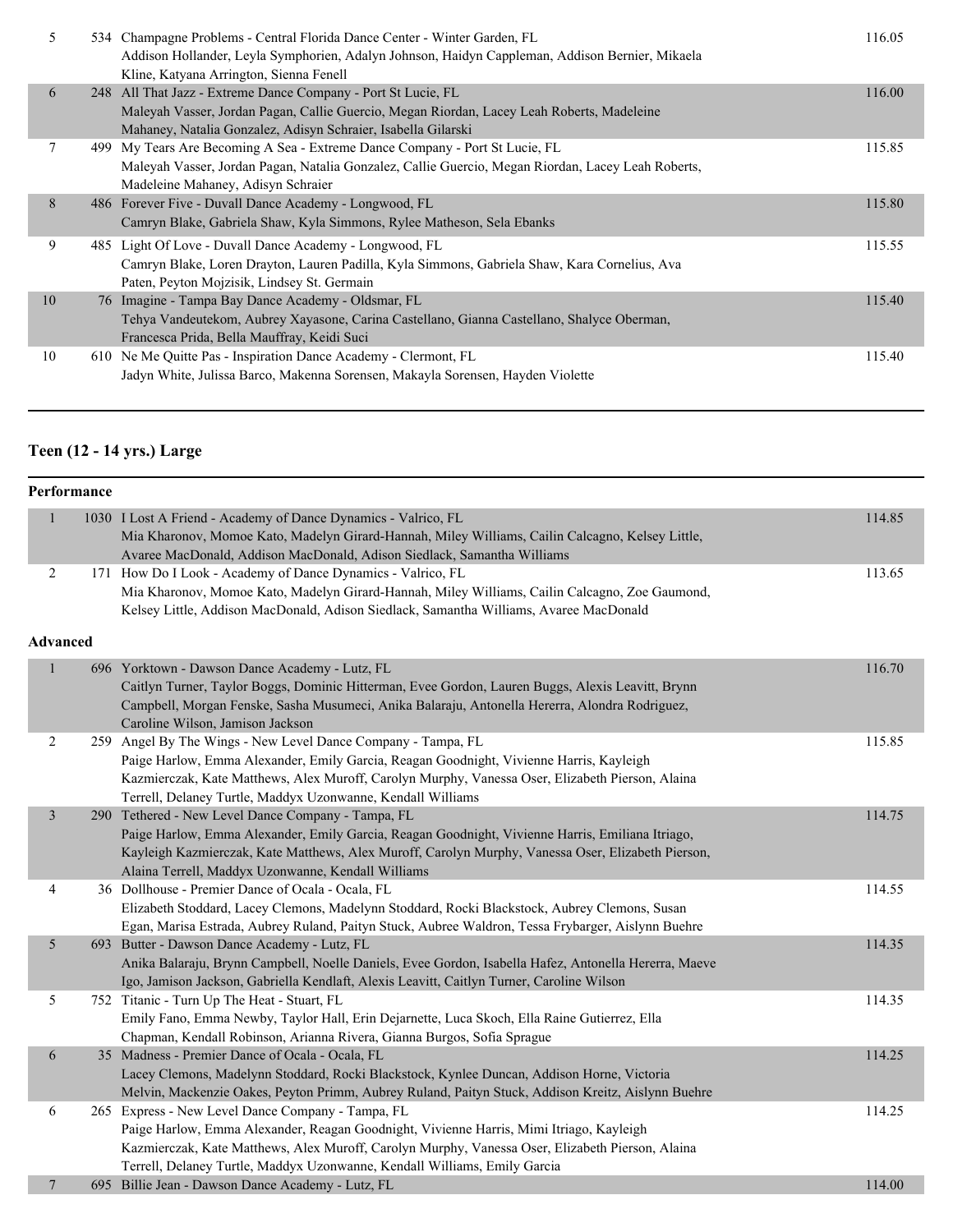Jamison Jackson, Anika Balaraju, Brynn Campbell, Caitlyn Turner, Caroline Wilson, Alexis Leavitt, Marissa Vereb, Maeve Igo, Gabriella Kendlaft, Morgan Fenske, Isabella Hafez, Evee Gordon, Antonella Hererra 8 24 I'll Never Die - Premier Dance of Ocala - Ocala, FL 113.20

#### Reilly Snyder, Elizabeth Stoddard, Lacey Clemons, Madelynn Stoddard, Marisa Estrada, Anna-Maria Krastev, Paityn Stuck, Aubree Waldron, Tessa Frybarger, Grace Rowlands, Aislynn Buehre, Lilliana Alfaro

#### **Competitive**

| $\mathbf{1}$   |     | 528 Howling - Central Florida Dance Center - Winter Garden, FL<br>Kalee Howell, Bryleigh Fincham, Leyla Symphorien, Adalyn Johnson, Eliana Alomia, Isabelle Alomia,<br>Haidyn Cappleman, Madison Yu, Micaela DeSalvia, Hannah Harris, Sienna Fenell, Fiona Foley, Mikaela<br>Kline, Liana Mendoza, Morgan Klimowski, Susan Foster                                 | 117.15 |
|----------------|-----|-------------------------------------------------------------------------------------------------------------------------------------------------------------------------------------------------------------------------------------------------------------------------------------------------------------------------------------------------------------------|--------|
| $\mathbf{1}$   |     | 533 Wolves - Central Florida Dance Center - Winter Garden, FL<br>Lillian Callahan, Kalee Howell, Katyana Arrington, Leyla Symphorien, Haidyn Cappleman, Bailey<br>Roncevich, Madison Yu, Micaela DeSalvia, Hannah Harris, Sienna Fenell, Mikaela Kline, Reagan<br>Cameron, Nina Coelho                                                                            | 117.15 |
| $\overline{2}$ |     | 608 Time - Inspiration Dance Academy - Clermont, FL<br>Alexis Celen, Jadyn White, Julissa Barco, Jalyn Jimenez, Makenna Sorensen, Makayla Sorensen, Hayden<br>Violette, Brynn Joyner, Kaleigh Serridge, Madison Barbie                                                                                                                                            | 116.95 |
| 3              |     | 292 The Rebuild - New Level Dance Company - Tampa, FL<br>Megan Myers, Lexie Zales, Ashlyn Weldon, Isabella DiBenedetto, Ella Dobler, Olivia Manship, Hayley<br>VanWagner, Sarah Kate Mathews, Madison McLaughlin, Mary Grace Abdoney, Myiah Brown, Elle<br>Bonner, Millie Snead                                                                                   | 116.70 |
| $\overline{4}$ |     | 78 Ode to a Love Lost - Tampa Bay Dance Academy - Oldsmar, FL<br>Derek Trauner, Aubrey Xayasone, Ila Davidson, Carina Castellano, Gianna Castellano, Shalyce Oberman,<br>Spenser Dunphy, Tehya Vandeutekom, Kiersten McAuley, Francesca Prida, Vayda Jetton, Caroline<br>Brown, Bella Mauffray, Keidi Suci, Sara Tokar, Jordyn Nelson, Lauren Johnson, Leah Tokar | 116.65 |
| 4              |     | 85 It's Goin' Down - Tampa Bay Dance Academy - Oldsmar, FL<br>Spenser Dunphy, Tehya Vandeutekom, Bella Mauffray, Keidi Suci, Sara Tokar, Lauren Johnson, Derek<br>Trauner, Aubrey Xayasone, Ila Davidson, Carina Castellano, Gianna Castellano, Shalyce Oberman,<br>Kiersten McAuley, Francesca Prida, Vayda Jetton, Nalysha Enriquez, Caroline Brown             | 116.65 |
| 5              |     | 870 Passed Over Trails - Ashley Grimes Dance Collective - Gibsonton, FL<br>Ava Quintana, Milani Harrison, London Davis, Sierra Molitierno, Charlotte Brewster, Madisen Green,<br>Olivia Griffin, Brooke Clark, Alana Adams, Jordyn MacDonald, Julisa Guillen, Madison Griffin, Mahabra<br>Boereau, Rebecca Hallberg                                               | 116.10 |
| 6              |     | 80 Boys Will Be Boys - Tampa Bay Dance Academy - Oldsmar, FL<br>Vayda Jetton, Tehya Vandeutekom, Shalyce Oberman, Jordyn Nelson, Carina Castellano, Bella Mauffray,<br>Aubrey Xayasone, Sara Tokar, Keidi Suci, Ila Davidson                                                                                                                                      | 115.90 |
| 6              |     | 740 Amen - Extreme Dance Company - Port St Lucie, FL<br>Jazlynn Ramlall, Maleyah Vasser, Jordan Pagan, Marissa Hackler, Natalia Gonzalez, Callie Guercio,<br>Megan Riordan, Lacey Leah Roberts, Madeleine Mahaney, Skylar Sikora, Adisyn Schraier, Sydney<br>Schraier, Hannah Walsh                                                                               | 115.90 |
| 7              |     | 295 Walk For Me - New Level Dance Company - Tampa, FL<br>Desa Jankes, Megan Myers, Lexie Zales, Isabella DiBenedetto, Ella Dobler, Hayley VanWagner, Ashlyn<br>Weldon, Sarah Kate Mathews, Madison McLaughlin, Emily Core, Charlotte Dister, Elle Bonner, Millie<br>Snead                                                                                         | 115.80 |
| 8              |     | 81 Since You've Been Away - Tampa Bay Dance Academy - Oldsmar, FL<br>Caroline Brown, Francesca Prida, Vayda Jetton, Ila Davidson, Carina Castellano, Gianna Castellano,<br>Bella Mauffray, Keidi Suci, Sara Tokar, Jordyn Nelson, Leah Tokar, Mackenzie Ballard                                                                                                   | 115.30 |
| 9              | 871 | Post That - Ashley Grimes Dance Collective - Gibsonton, FL<br>Charlotte Brewster, Madisen Green, Olivia Griffin, Rebecca Hallberg, Mahabra Boereau, Madison<br>Griffin, Jordyn MacDonald, Julisa Guillen, Brooke Clark, Alana Adams                                                                                                                               | 114.60 |

### **Teen (12 - 14 yrs.) Super**

| Advanced |  |                                                            |  |
|----------|--|------------------------------------------------------------|--|
|          |  | 21 Welcome to Florida - Premier Dance of Ocala - Ocala, FL |  |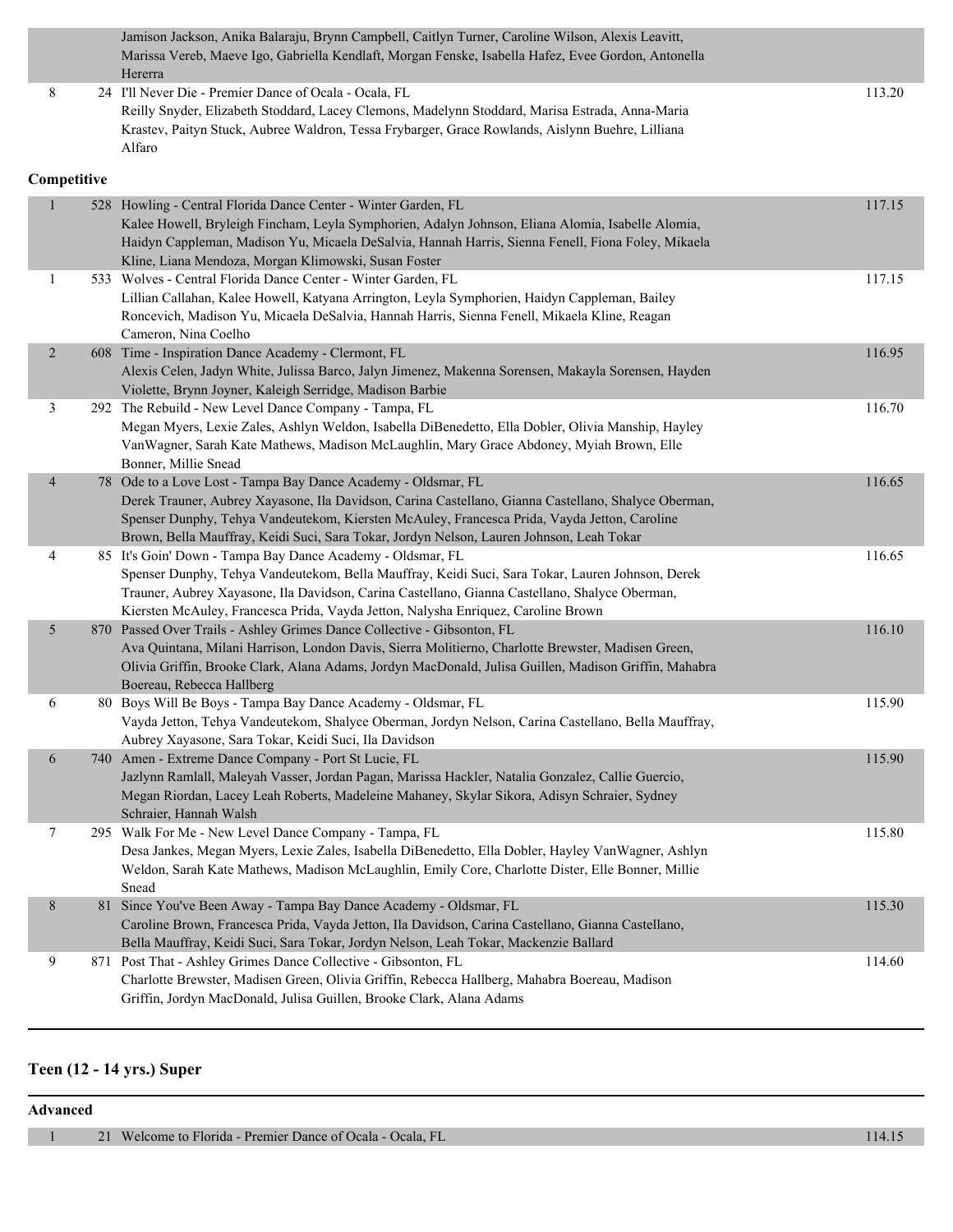Shyanne Gravely, Reilly Snyder, Elizabeth Stoddard, Lacey Clemons, Madelynn Stoddard, Ashlyn Kerr, Rocki Blackstock, Haleigh Caruthers, Kate Caruthers, Aubrey Clemons, Aiden Copeland, Kynlee Duncan, Susan Egan, Zoey Elsass, Marisa Estrada, Leighton Hersh, Addison Horne, Aubree Kansier, Anna-Maria Krastev, Victoria Melvin, Emmalynn Oakes, Mackenzie Oakes, Peyton Primm, Aubrey Ruland, Ava Sardinas, Paityn Stuck, Mackenzie Suydam, Aubree Waldron, Tessa Frybarger, Elianna Mitchell, Evelina Mitchell, Lauren Mulkey, Grace Rowlands, Kinley Erickson, Aislynn Buehre, Lilliana Alfaro, Olivia Alfaro, Danika Kidd, Avery Powell, Avery Stoterau, Erin Vallese, Addison Kreitz, Mia Fernandez

#### **Competitive**

| $\mathbf{1}$   |     | 86 Runaway - Tampa Bay Dance Academy - Oldsmar, FL<br>Spenser Dunphy, Tehya Vandeutekom, Derek Trauner, Aubrey Xayasone, Ila Davidson, Carina<br>Castellano, Gianna Castellano, Shalyce Oberman, Nalysha Enriquez, Caroline Brown, Abigail Kikta,<br>Kiersten McAuley, Francesca Prida, Emily Zinna, Vayda Jetton, Bella Mauffray, Keidi Suci, Sara Tokar,<br>Jordyn Nelson, Lauren Johnson, Leah Tokar                                                            | 116.70 |
|----------------|-----|--------------------------------------------------------------------------------------------------------------------------------------------------------------------------------------------------------------------------------------------------------------------------------------------------------------------------------------------------------------------------------------------------------------------------------------------------------------------|--------|
| 2              |     | 83 Can't Take My Eyes Off You - Tampa Bay Dance Academy - Oldsmar, FL<br>Spenser Dunphy, Nalysha Enriquez, Mackenzie Ballard, Kiersten McAuley, Gianna Castellano, Francesca<br>Prida, Derek Trauner, Abigail Kikta, Vayda Jetton, Tehya Vandeutekom, Shalyce Oberman, Leah Tokar,<br>Lauren Johnson, Jordyn Nelson, Emily Zinna, Caroline Brown, Carina Castellano, Bella Mauffray,<br>Aubrey Xayasone, Sara Tokar, Ila Davidson                                  | 116.55 |
| $\overline{3}$ |     | 84 Maneater - Tampa Bay Dance Academy - Oldsmar, FL<br>Nalysha Enriquez, Caroline Brown, Spenser Dunphy, Tehya Vandeutekom, Aubrey Xayasone, Ila<br>Davidson, Carina Castellano, Gianna Castellano, Shalyce Oberman, Abigail Kikta, Kiersten McAuley,<br>Francesca Prida, Emily Zinna, Vayda Jetton, Bella Mauffray, Keidi Suci, Sara Tokar, Jordyn Nelson,<br>Lauren Johnson, Leah Tokar, Mackenzie Ballard                                                       | 115.30 |
| $\overline{4}$ |     | 535 He Loves Me Not - Central Florida Dance Center - Winter Garden, FL<br>Katyana Arrington, Kalee Howell, Naomi Hutchison, Leyla Symphorien, Madison Yu, Bella Maltzman,<br>Mikaela Kline, Olivia Heeter, Siena Wanuck, Liana Mendoza, Lindsay Reeth, Morgan Klimowski, Marley<br>Franklin, Sienna Fenell, Adalyn Johnson, Eliana Alomia, Isabelle Alomia, Taja-Mya Bennin, Haidyn<br>Cappleman, Susan Foster                                                     | 115.20 |
| 5              |     | 1058 BRAND NEW DAY - Standing Ovations Talent Group - Ocoee, FL<br>Briana Lewis, Amyia Louis, Zaniyah Adams, Zahria Mitchell, Makala Davis, London Boddie, Jayla<br>Newton, Jamonii Thomas, Hollice Roberts, Essensia Beasley, De'Erika Williams, Carlyssa Gantt, Camara<br>Quaterman, Briyana Davis, Azaria Lester, Asia Taylor, Amaya Taylor, Amaya Tabor, Alyssa Slaughter,<br>Alexa Esters                                                                     | 115.15 |
| 6              | 251 | Bird Box - Extreme Dance Company - Port St Lucie, FL<br>Lily Acevedo, Hannah Walsh, Jazlynn Ramlall, Maleyah Vasser, Natalya Trujillo, Jordan Pagan, Callie<br>Guercio, Megan Riordan, Lacey Leah Roberts, Layla Viens, Alexis Gonzalez, Madeleine Mahaney,<br>Taylor Fazio, Kalihan Smith, Natalia Gonzalez, Christopher Mobley, Skylar Sikora, Melissa Colaiacovo,<br>Isabella Santoiemma, Alaira Pohorence, Adisyn Schraier, Sydney Schraier, Isabella Gilarski | 114.90 |

#### **Teen (12 - 14 yrs.) Production**

| <b>Competitive</b> |  |                                                                                                     |                                                                                                          |
|--------------------|--|-----------------------------------------------------------------------------------------------------|----------------------------------------------------------------------------------------------------------|
|                    |  |                                                                                                     | 116.40                                                                                                   |
|                    |  | Olivia Acheampong, Emily Fano, Liliana Feliciano, Sofia Sprague, Danielle Williams, Ella Raine      |                                                                                                          |
|                    |  | Gutierrez, Annie Laurine, Dylan Leider, Chloe Chapman, Ella Chapman, Nisseth Escorbore, Keira       |                                                                                                          |
|                    |  | Hannon, Arianna Rivera, Gabriella Skoch, Taylor Hall, Olivia Kotel, Luca Skoch, Lauren Palmer, Erin |                                                                                                          |
|                    |  | Dejarnette, Kathryn Diffley, Isabel Paschal, Mia Manso-Vargas, Emma Newby, Ava Koerner, Judy        |                                                                                                          |
|                    |  | Kroitor, Kendall Robinson, Brooke Belding, Gianna Burgos, Ella Raine Gutierrez                      |                                                                                                          |
|                    |  |                                                                                                     | 116.35                                                                                                   |
|                    |  |                                                                                                     | 750 Dear Evan Hansen - Turn Up The Heat - Stuart, FL<br>73 Vamos - Tampa Bay Dance Academy - Oldsmar, FL |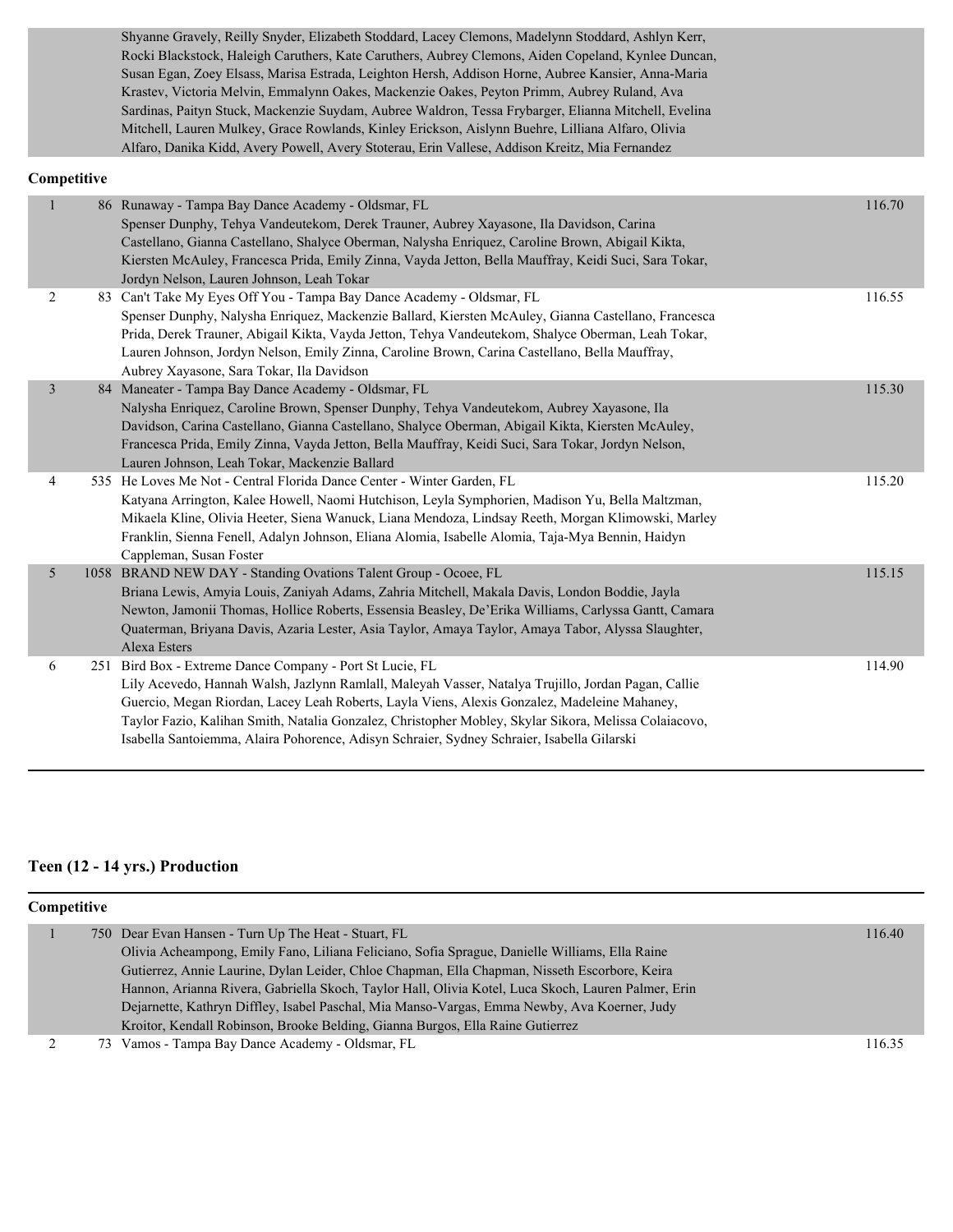|                | Derek Trauner, Aubrey Xayasone, Ila Davidson, Carina Castellano, Gianna Castellano, Shalyce Oberman,<br>Abigail Kikta, Kiersten McAuley, Francesca Prida, Emily Zinna, Vayda Jetton, Harley Morgan, Maylene<br>Lupo, Piper Mecham, Spenser Dunphy, Tehya Vandeutekom, Lexi Koch, Isabelle Schneider, Gemma<br>Taylor-Heard, Aubrey Lemen, Kiley Harmon, Alexandria Filos, Parker Milsom, Dylan Wortz, Makyla<br>Chwala, Mackenzie Schroeder, Lotte Warner, Kendall Wortz, Hadley Flack, Skylar Lemen, Nalysha<br>Enriquez, Caroline Brown, Quinn Francis, Sofia Brown, Natalia Castellano, Matilda Maughan, Lacey<br>Otash, Alyssa Falcon, Zoey Otash, Olivia Smades, Naomi Gregg, Kayleigh Alix, Mackenzie Ballard,<br>Sofia Odell, Kaley Moore, Bella Mauffray, Keidi Suci, Sara Tokar, Jordyn Nelson, Lauren Johnson, Leah<br>Tokar, Stella Mackay, Emily Maudlin                                                                                     |        |
|----------------|----------------------------------------------------------------------------------------------------------------------------------------------------------------------------------------------------------------------------------------------------------------------------------------------------------------------------------------------------------------------------------------------------------------------------------------------------------------------------------------------------------------------------------------------------------------------------------------------------------------------------------------------------------------------------------------------------------------------------------------------------------------------------------------------------------------------------------------------------------------------------------------------------------------------------------------------------------|--------|
| $\overline{3}$ | 274 Let's Go Crazy - New Level Dance Company - Tampa, FL<br>Maddyx Uzwanne, Payton Lyle, Desa Jankes, Paige Harlow, Maddie Blackburn, Delaney Davis, Ella<br>Dobler, Reagan Hess, Olivia Manship, Hayley VanWagner, Megan Myers, Maia-Joyce Smyl, Anna Tate,<br>Lexie Zales, Macey Strickland, Ashlyn Weldon, Mary Grace Abdoney, Sarah Kate Mathews, Brooklyn<br>Bailey, Emiliana Itriago, Alyessia Isabella Chiavatti, Madison McLaughlin, Charlotte Mozingo, Reese<br>Braga, Natalie Frantzen, Lainey Hess, Noelle Klug, Rylee Landkammer, Sienna Campbell, Serenity<br>Hayes, Lily Hackney, Jersey Judge, Taylor LaPointe, Alex Muroff, Emma Alexander, Kayleigh<br>Kazmierczak, Elizabeth Pierson, Charlotte Danford, Delaney Gelwix, Sabryn Stein, Emma Bassel,<br>Charlotte Dister, Olivia Dobler, Harbor Soileau, Ariella Cousino, Myiah Brown, Emily Garcia, Vivienne<br>Harris, Kendall Williams, Elle Bonner, Millie Snead, Madelaine Shapiro | 116.15 |
| 4              | 601 Greatest Of All Time - Inspiration Dance Academy - Clermont, FL<br>Jadyn White, Ryleigh Raney, Jalyn Jimenez, Julissa Barco, Makenna Sorensen, Makayla Sorensen, Zoei<br>Pressler, Janeal Frazier, Alexis Celen, Elisa Leal, Hayden Violette, Mariana Szanto, Lilly Leal, Brynn<br>Joyner, Kaleigh Serridge, Presley Hessburg, Madison Barbie, Aubree Woolridge, Aubrey Stone,<br>Annabella Clarke, Jewel Cavender, Kinsley VanDuser                                                                                                                                                                                                                                                                                                                                                                                                                                                                                                                 | 116.00 |

# **Senior (15 - 19 yrs.) Solo**

| <b>Performance</b> |      |                                                                                   |       |
|--------------------|------|-----------------------------------------------------------------------------------|-------|
| 1                  | 728  | Vincent - A Time to Dance, LLC - Marianna, FL<br>Gracie Speers                    | 84.25 |
| $\overline{2}$     |      | 180 Express - Academy of Dance Dynamics - Valrico, FL<br><b>Addison MacDonald</b> | 83.95 |
| 2                  |      | 730 Waves - A Time to Dance, LLC - Marianna, FL<br>Baylee Yoder                   | 83.95 |
| 3                  | 1021 | Survivor - Broadway Dreams - Orange City, FL<br>Makayla Dwyer                     | 83.75 |
| $\overline{4}$     | 168  | Feelin Good - A Time to Dance, LLC - Marianna, FL<br>Jayla Hellum                 | 83.55 |
| 4                  | 729  | Hurt - A Time to Dance, LLC - Marianna, FL<br>Alayna Sims                         | 83.55 |
| 5                  | 971  | Call Me Back - Dance Academy of Stuart - Stuart, FL<br>Michelle Ucelo             | 83.50 |
| 6                  | 977  | Crave You - Dance Academy of Stuart - Stuart, FL<br>Nina Lembo                    | 83.40 |
| <b>Advanced</b>    |      |                                                                                   |       |

|   | 725 Gravity - Dawson Dance Academy - Lutz, FL<br>Alondra Rodriguez      | 115.95 |
|---|-------------------------------------------------------------------------|--------|
|   | 1011 Kid A - Dance Dynamix - Leesburg, FL<br>Natalie Encrapera          | 115.55 |
|   | 780 Never Enough - Dancehouse Miami - Miami, FL<br>Christina Armendariz | 115.40 |
| 4 | 720 Hello - Dawson Dance Academy - Lutz, FL<br>Sasha Musumeci           | 115.35 |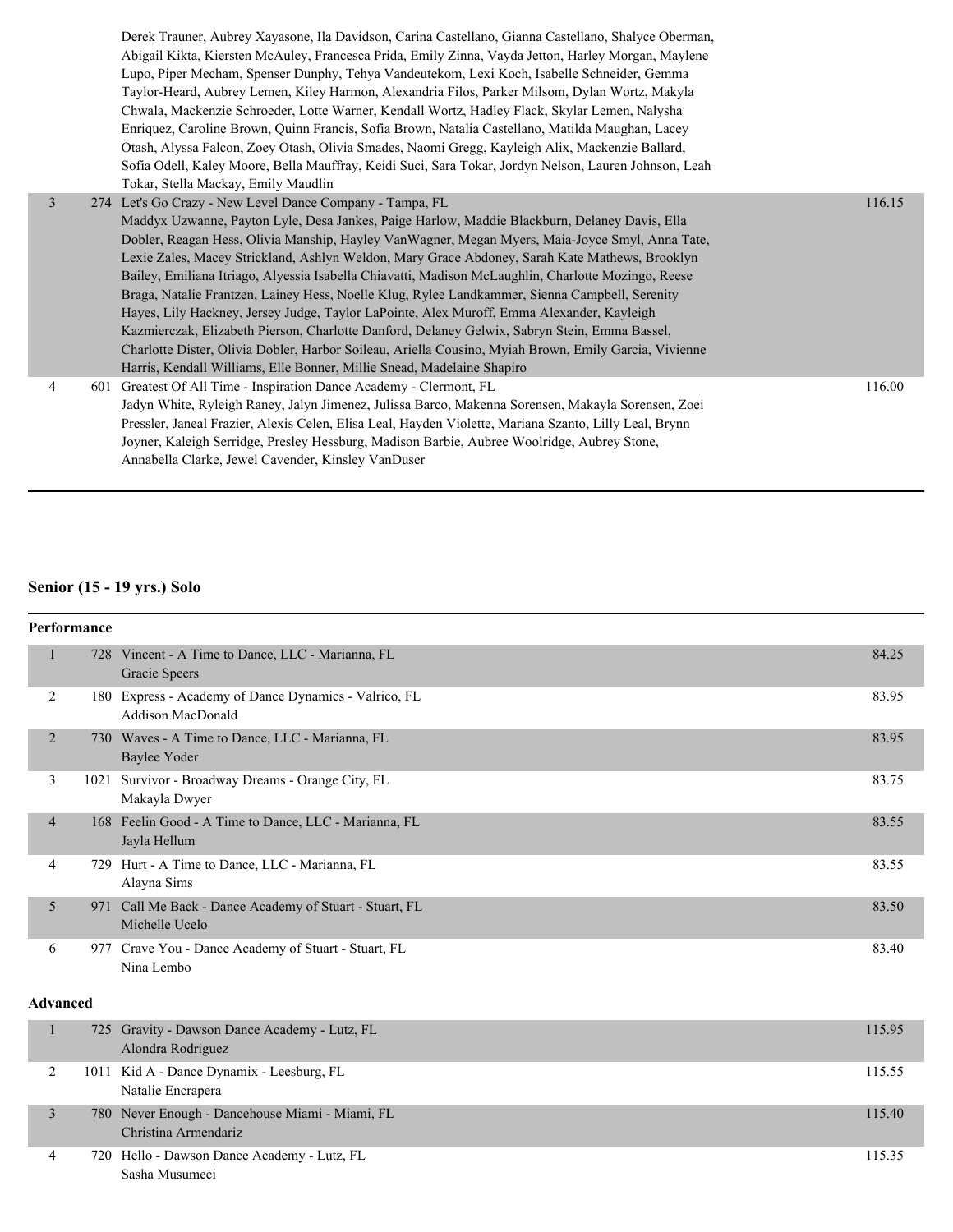| 5  | 721  | They Just Keep Moving the Line - Dawson Dance Academy - Lutz, FL<br>Taylor Boggs | 115.25 |
|----|------|----------------------------------------------------------------------------------|--------|
| 6  | 221  | Stupid Love - Premier Dance of Ocala - Ocala, FL<br>Madelynn Stoddard            | 115.00 |
| 6  |      | 1014 Plastic - Dance Dynamix - Leesburg, FL<br>Hannah Huff                       | 115.00 |
| 7  |      | 105 Fall For You - Tampa Bay Dance Academy - Oldsmar, FL<br>Mackenzie Ballard    | 114.85 |
| 8  |      | 1015 Are We Still Friends - Dance Dynamix - Leesburg, FL<br>Catalina Encrapera   | 114.55 |
| 9  |      | 763 Rescue You - Turn Up The Heat - Stuart, FL<br>Judy Kroitor                   | 114.35 |
| 9  |      | 1017 Is That Alright - Dance Dynamix - Leesburg, FL<br>Avery Thornton            | 114.35 |
| 10 | 769. | Everlasting Love - Turn Up The Heat - Stuart, FL<br>Erin Dejarnette              | 114.25 |

### **Competitive**

| $\mathbf{1}$   | 970 And Here - Dance Academy of Stuart - Stuart, FL<br>Ana Perez Yudin                            | 88.00 |
|----------------|---------------------------------------------------------------------------------------------------|-------|
| 1              | 1080 Never Love Again - Dance Extreme Academy - Trinity, FL<br>Mia June                           | 88.00 |
| $\overline{2}$ | 491 He Vas My Boyfriend - Extreme Dance Company - Port St Lucie, FL<br>Jordan Pagan               | 87.95 |
| 3              | 107 Mary Magdalene - Tampa Bay Dance Academy - Oldsmar, FL<br>Gianna Castellano                   | 87.90 |
| $\overline{4}$ | 989 Natural Woman - Dance Academy of Stuart - Stuart, FL<br>Isabel Rubiera                        | 87.80 |
| 5              | 550 Ode To A Love Lost - Central Florida Dance Center - Winter Garden, FL<br>Cate Calvert         | 87.75 |
| 6              | 1085 When the World Caves In - Dance Extreme Academy - Trinity, FL<br><b>Avery Mars</b>           | 87.70 |
| 7              | 548 Uninvited - Central Florida Dance Center - Winter Garden, FL<br>Ava Johnson                   | 87.65 |
| $\tau$         | 849 Crime - Ashley Grimes Dance Collective - Gibsonton, FL<br>Julisa Guillen                      | 87.65 |
| 7              | 926 Patience - Skyra Studios - Altamonte Springs, FL<br><b>Brad Akus</b>                          | 87.65 |
| 8              | 642 All By Myself - Inspiration Dance Academy - Clermont, FL<br>Makenna Sorensen                  | 87.60 |
| 8              | 945 Things of Beauty Burn - Arts Alive Dance Studio - Orange City, FL<br>Mischa Henderson         | 87.60 |
| 8              | 1091 If I Live - Dance Extreme Academy - Trinity, FL<br>Maggie Unti                               | 87.60 |
| 9              | 546 Not The End - Central Florida Dance Center - Winter Garden, FL<br>Ava Barberio                | 87.55 |
| 9              | 549 Short And Sweet - Central Florida Dance Center - Winter Garden, FL<br>Bryleigh Fincham        | 87.55 |
| 9              | 554 Give Me One Reason - Central Florida Dance Center - Winter Garden, FL<br>Katyana Arrington    | 87.55 |
| 10             | 100 Violent Crimes - Tampa Bay Dance Academy - Oldsmar, FL<br>Derek Trauner                       | 87.50 |
| 10             | 322 Hold On Tight - New Level Dance Company - Tampa, FL<br>Hayley Mooneyham                       | 87.50 |
| 10             | 553 Soothing Of Blue Spring - Central Florida Dance Center - Winter Garden, FL<br>Isabelle Alomia | 87.50 |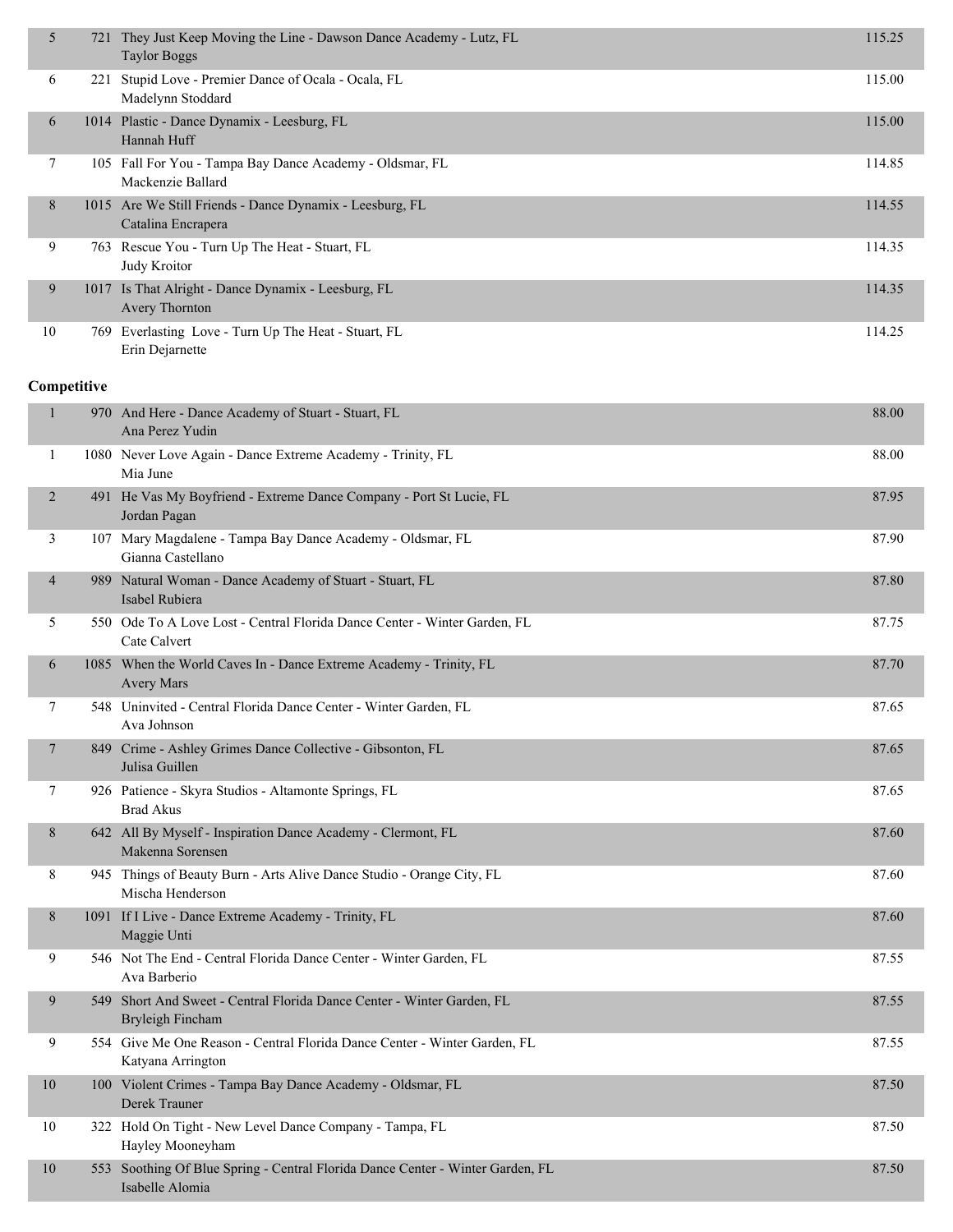### **Senior (15 - 19 yrs.) Duet/Trio**

| <b>Advanced</b> |                                                                                                                |        |
|-----------------|----------------------------------------------------------------------------------------------------------------|--------|
| $\mathbf{1}$    | 711 West Side Story - Dawson Dance Academy - Lutz, FL<br>Lauren Buggs, Anika Balaraju                          | 114.55 |
| 2               | 507 There You'll Be - Extreme Dance Company - Port St Lucie, FL<br>Megan Riordan, Brianna Riordan              | 113.85 |
| $\overline{3}$  | 708 The Scientist - Dawson Dance Academy - Lutz, FL<br>Jamison Jackson, Gabriella Kendlaft, Isabella Hafez     | 113.80 |
| 4               | 226 Run Boy Run - Premier Dance of Ocala - Ocala, FL<br>Marisa Estrada, Lacey Clemons, Madelynn Stoddard       | 113.70 |
| 5               | 709 Young and Beautiful - Dawson Dance Academy - Lutz, FL<br>Maeve Igo, Alexis Leavitt                         | 112.70 |
| Competitive     |                                                                                                                |        |
| $\mathbf{1}$    | 89 This Moment - Tampa Bay Dance Academy - Oldsmar, FL<br>Gianna Castellano, Spenser Dunphy, Tehya Vandeutekom | 117.40 |
| $\overline{2}$  | 87 Designated Harmony - Tampa Bay Dance Academy - Oldsmar, FL<br>Derek Trauner, Gianna Castellano              | 117.30 |
| 3               | 857 Everything Evaporates - Ashley Grimes Dance Collective - Gibsonton, FL<br>Alana Adams, Julisa Guillen      | 117.15 |
| $\overline{4}$  | 992 RIBS - Dance Academy of Stuart - Stuart, FL<br>Ana Perez Yudin, Isabel Rubiera                             | 116.60 |
| 5               | 1092 Stay Here - Dance Extreme Academy - Trinity, FL<br>Maggie Unti, Avery Mars                                | 116.55 |
| 6               | 594 Is That All There Is? - Central Florida Dance Center - Winter Garden, FL<br>Bryleigh Fincham, Susan Foster | 116.50 |
| 7               | 349 Shout - New Level Dance Company - Tampa, FL<br>Maddie Blackburn, Rachel Carter                             | 116.40 |
| 8               | 860 All we do - Ashley Grimes Dance Collective - Gibsonton, FL<br>Madison Griffin, Olivia Griffin              | 116.15 |
| 9               | 625 Silent Film - Inspiration Dance Academy - Clermont, FL<br>Makayla Sorensen, Makenna Sorensen               | 116.10 |
| 10              | 88 Can You Dig It - Tampa Bay Dance Academy - Oldsmar, FL<br>Spenser Dunphy, Derek Trauner, Tehya Vandeutekom  | 116.05 |

# **Senior (15 - 19 yrs.) Small**

|   | <b>Performance</b> |                                                                                                 |        |
|---|--------------------|-------------------------------------------------------------------------------------------------|--------|
|   |                    | 166 Awake My Soul - A Time to Dance, LLC - Marianna, FL                                         | 113.20 |
|   |                    | Baylee Yoder, Gracie Speers, Jayla Hellum, Alayna Sims                                          |        |
|   | <b>Advanced</b>    |                                                                                                 |        |
|   |                    | 701 Black Out - Dawson Dance Academy - Lutz, FL                                                 | 116.15 |
|   |                    | Sasha Musumeci, Dominic Hitterman, Alondra Rodriguez, Taylor Boggs                              |        |
| 2 |                    | 700 Writings on the Wall - Dawson Dance Academy - Lutz, FL                                      | 115.50 |
|   |                    | Taylor Boggs, Morgan Fenske, Gabriella Kendlaft, Dominic Hitterman, Sasha Musumeci, Alondra     |        |
|   |                    | Rodriguez, Marissa Vereb                                                                        |        |
| 3 |                    | 698 Hit the Road Jack - Dawson Dance Academy - Lutz, FL                                         | 115.20 |
|   |                    | Maeve Igo, Gabriella Kendlaft, Alexis Leavitt, Morgan Fenske, Dominic Hitterman, Marissa Vereb, |        |
|   |                    | Lauren Reynolds                                                                                 |        |
| 4 | 699                | Cold Hearted Snake - Dawson Dance Academy - Lutz, FL                                            | 115.10 |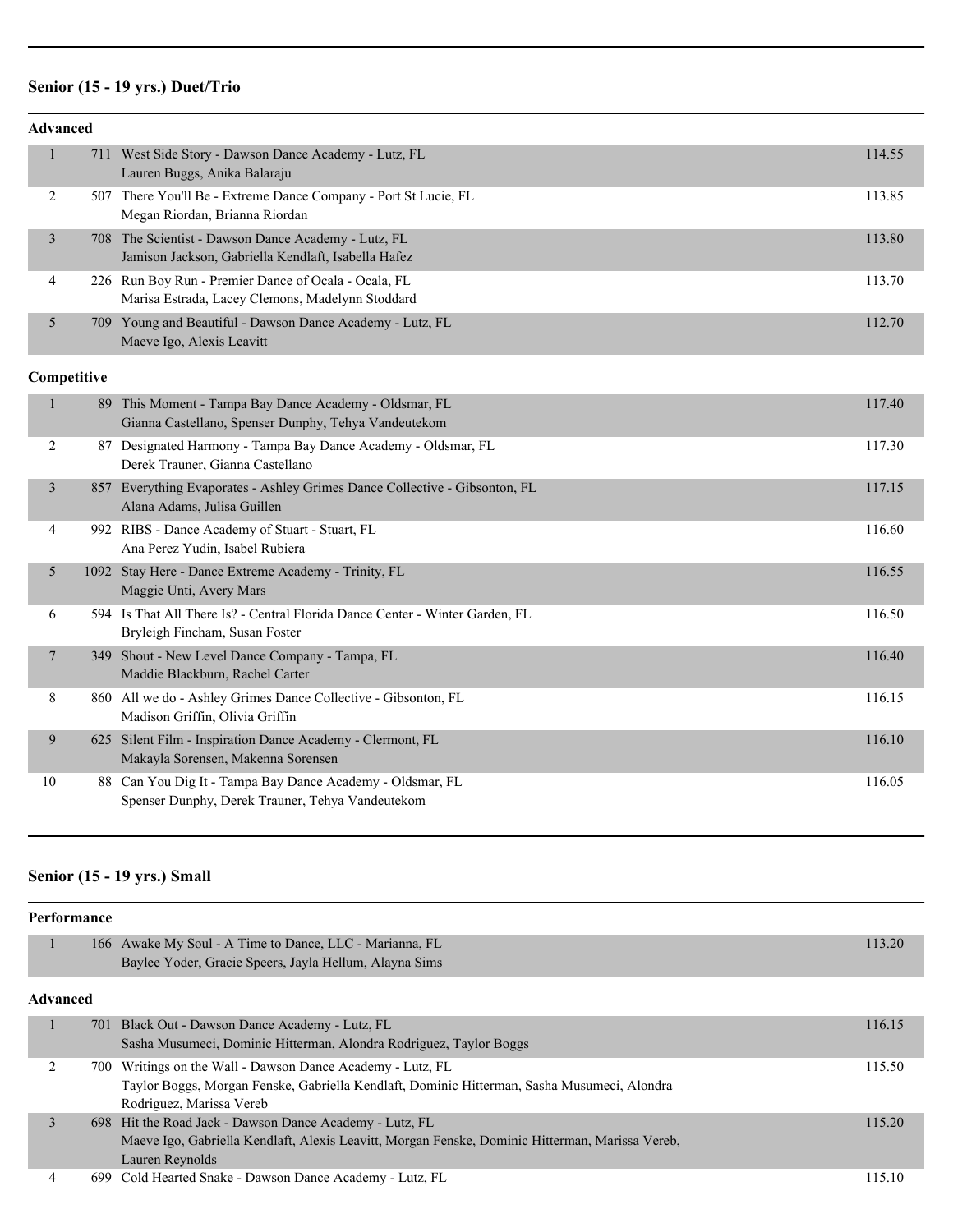| Taylor Boggs, Morgan Fenske, Dominic Hitterman, Sasha Musumeci, Alondra Rodriguez, Marissa Vereb |  |  |
|--------------------------------------------------------------------------------------------------|--|--|
|                                                                                                  |  |  |

| 1000 Salty Gossip Folk - Dance Dynamix - Leesburg, FL                                  | 114.20 |
|----------------------------------------------------------------------------------------|--------|
| Jessa DiDonato, Catalina Encrapera, Anna Grace Grunewald, Eden Liviach, Avery Thornton |        |

#### **Competitive**

| $\mathbf{1}$            | 271 How It Ends - New Level Dance Company - Tampa, FL                                                | 117.80 |
|-------------------------|------------------------------------------------------------------------------------------------------|--------|
|                         | Grace Socher, Anna Tate, Maddie Blackburn, Rachel Carter, Hayley Van Wagner, Madison McLaughlin,     |        |
|                         | Ryann Weaver, Hayley Mooneyham, Charlotte Mozingo                                                    |        |
| 2                       | 269 Heroes - New Level Dance Company - Tampa, FL                                                     | 117.30 |
|                         | Rachel Carter, Hayley VanWagner, Ashlyn Weldon, Madison McLaughlin, Myiah Brown, Hayley              |        |
|                         | Mooneyham, Charlotte Mozingo                                                                         |        |
| $\overline{2}$          | 536 Send In The Clowns - Central Florida Dance Center - Winter Garden, FL                            | 117.30 |
|                         | Addison Bernier, Addison Hollander, Ava Johnson, Ava Barberio, Amanda DiCastro, Bryleigh Fincham,    |        |
|                         | Cate Calvert, Fiona Foley, Susan Foster                                                              |        |
| 2                       | 539 Dangerous - Central Florida Dance Center - Winter Garden, FL                                     | 117.30 |
|                         | Addison Bernier, Ava Johnson, Ava Barberio, Bryleigh Fincham, Cate Calvert, Danaysia Graham, Fiona   |        |
|                         | Foley, Isabelle Alomia, Susan Foster                                                                 |        |
| $\overline{\mathbf{3}}$ | 272 Hurt - New Level Dance Company - Tampa, FL                                                       | 116.85 |
|                         | Maddie Blackburn, Rachel Carter, Delaney Davis, Madison McLaughlin, Hayley Mooneyham, Charlotte      |        |
|                         | Mozingo, Grace Socher, Hayley VanWagner, Ryann Weaver                                                |        |
| 4                       | 868 QU-SO - Ashley Grimes Dance Collective - Gibsonton, FL                                           | 116.70 |
|                         | Alana Adams, Brooke Clark, Jordyn MacDonald, Julisa Guillen, Madison Griffin, Mahabra Boereau,       |        |
|                         | Rebecca Hallberg, Olivia Griffin, Madisen Green                                                      |        |
| 5                       | 541 The Scientist - Central Florida Dance Center - Winter Garden, FL                                 | 116.60 |
|                         | Amanda DiCastro, Ava Barberio, Bella Maltzman, Bryleigh Fincham, Cate Calvert, Fiona Foley, Isabelle |        |
|                         | Alomia, Susan Foster                                                                                 |        |
| 6                       | 538 Attention - Central Florida Dance Center - Winter Garden, FL                                     | 116.45 |
|                         | Amanda DiCastro, Cate Calvert, Naomi Hutchison, Bryleigh Fincham, Isabelle Alomia, Ava Barberio,     |        |
|                         | Susan Foster, Addison Bernier                                                                        |        |
| 7                       | 77 Slatty - Tampa Bay Dance Academy - Oldsmar, FL                                                    | 116.40 |
|                         | Francesca Prida, Derek Trauner, Aubrey Xayasone, Gianna Castellano, Shalyce Oberman, Spenser         |        |
|                         | Dunphy, Tehya Vandeutekom                                                                            |        |
| 7                       | 883 Minus 61 - Ashley Grimes Dance Collective - Gibsonton, FL                                        | 116.40 |
|                         | Rebecca Hallberg, Mahabra Boereau, Madison Griffin, Julisa Guillen, Jordyn MacDonald, Brooke Clark,  |        |
|                         | Alana Adams, Madisen Green, Olivia Griffin                                                           |        |
| 8                       | 869 The Red Sea - Ashley Grimes Dance Collective - Gibsonton, FL                                     | 116.25 |
|                         | Alana Adams, Mahabra Boereau, Brooke Clark, Julisa Guillen, Jordyn MacDonald                         |        |
| 9                       | 442 Pentatonix - Duvall Dance Academy - Longwood, FL                                                 | 116.15 |
|                         | Kyla Simmons, Loren Drayton, Peyton Mojzisik, Kara Cornelius, Lindsey St. Germain                    |        |
|                         |                                                                                                      |        |
| 10                      | 74 Crazy In Love - Tampa Bay Dance Academy - Oldsmar, FL                                             | 116.10 |
|                         | Kiersten McAuley, Francesca Prida, Derek Trauner, Gianna Castellano, Spenser Dunphy                  |        |

### **Senior (15 - 19 yrs.) Large**

| <b>Advanced</b> |                                                                                                       |        |
|-----------------|-------------------------------------------------------------------------------------------------------|--------|
|                 | 997 Survivor - Dance Dynamix - Leesburg, FL                                                           | 116.15 |
|                 | Emma Beliveau, Ana Bella Caldwell, Catalina Encrapera, Natalie Encrapera, Anna Grace Grunewald,       |        |
|                 | Hannah Huff, Elizabeth Hwang, Kierstyn Riley, Avery Thornton, Leah Yarish                             |        |
| Competitive     |                                                                                                       |        |
|                 | 270 Hometown Glory - New Level Dance Company - Tampa, FL                                              | 117.15 |
|                 | Maddie Blackburn, Rachel Carter, Delaney Davis, Hayley VanWagner, Megan Myers, Anna Tate, Lexie       |        |
|                 | Zales, Ashlyn Weldon, Sarah Kate Mathews, Mary Grace Abdoney, Charlotte Mozingo, Madison              |        |
|                 | McLaughlin, Elle Bonner, Hayley Mooneyham, Madelaine Shapiro                                          |        |
|                 | 965 Evolve - Arts Alive Dance Studio - Orange City, FL                                                | 117.15 |
|                 | Morgan Worlledge, Bailee Bucich, Alexis Cunningham, Mischa Henderson, Leilani Pleitez, Kiana          |        |
|                 | Tiscareno, Jalexys Ayala, Leah Colon, Victoria Morales, Lena Morales, Lexi Brito, Ava Wilkins, Hailey |        |
|                 | Vasquez, Kevin Ruehlen                                                                                |        |
| 537             | Weightless - Central Florida Dance Center - Winter Garden, FL                                         | 117.00 |